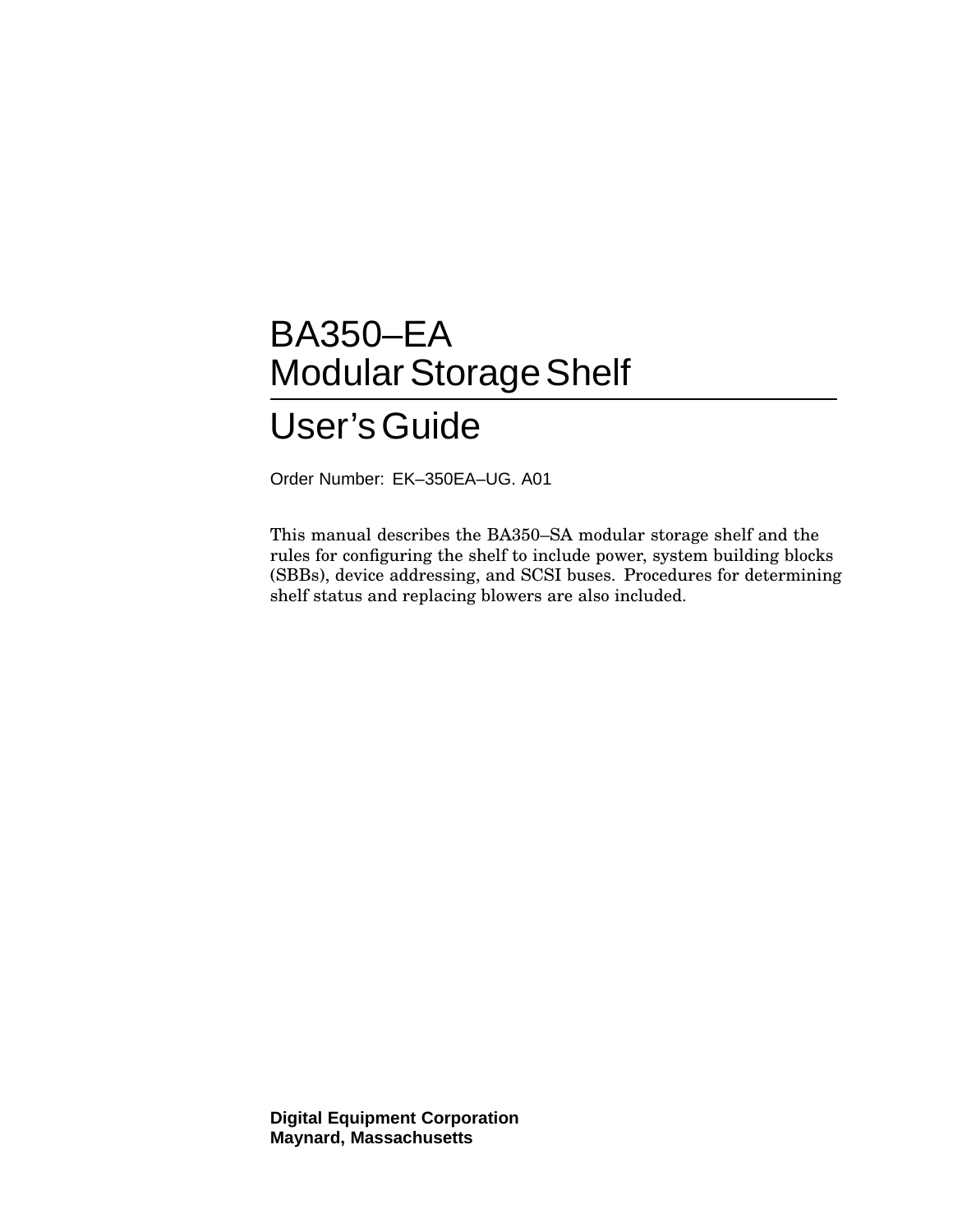#### **First Edition: November 1992**

The information in this document is subject to change without notice and should not be construed as a commitment by Digital Equipment Corporation. Digital Equipment Corporation assumes no responsibility for any errors that may appear in this document.

The software described in this document is furnished under a license and may be used or copied only in accordance with the terms of such license.

No responsibility is assumed for the use or reliability of software on equipment that is not supplied by Digital Equipment Corporation or its affiliated companies.

Restricted Rights: Use, duplication, or disclosure by the U.S. Government is subject to restrictions as set forth in subparagraph (c) (1) (ii) of the Rights in Technical Data and Computer Software clause at DFARS 252.227-7013.

Copyright © Digital Equipment Corporation 1992

Printed in U.S.A. All Rights Reserved.

The postpaid READER'S COMMENTS card requests the user's critical evaluation to assist in preparing future documentation.

**FCC NOTICE:** The equipment described in this manual generates, uses, and may emit radio frequency energy. The equipment has been type tested and found to comply with the limits for a Class A computing device pursuant to Subpart J of Part 15 of FCC Rules, which are designed to provide reasonable protection against such radio frequency interference when operated in a commercial environment. Operation of this equipment in a residential area may cause interference, in which case the user at his own expense may be required to take measures to correct the interference.

AXP, DEC, DEC 10000, MicroVAX, RZ, VAXserver, and the DIGITAL logo are trademarks of Digital Equipment Corporation.

This document was prepared using VAX DOCUMENT, Version 2.0.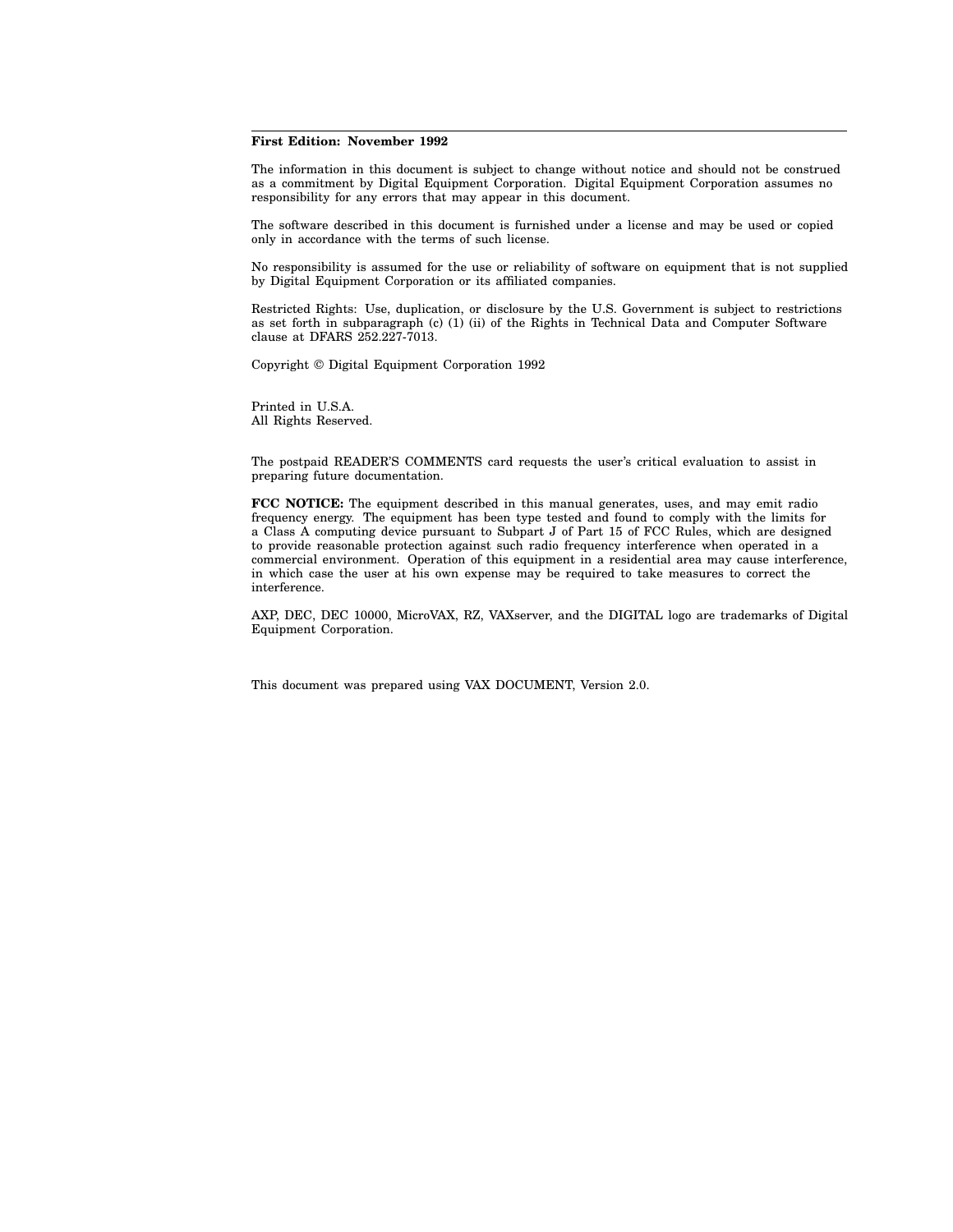# **Contents**

|              | <b>Preface</b>                                           |                                                                                                                                                      | $\mathsf{V}$                                                                         |
|--------------|----------------------------------------------------------|------------------------------------------------------------------------------------------------------------------------------------------------------|--------------------------------------------------------------------------------------|
| 1            |                                                          | Introducing the BA350-EA Modular Storage Shelf                                                                                                       |                                                                                      |
|              | 1.1<br>1.2<br>1.3<br>1.4<br>1.4.1<br>1.4.2<br>1.5<br>1.6 |                                                                                                                                                      | $1 - 1$<br>$1 - 3$<br>$1 - 4$<br>$1 - 4$<br>$1 - 4$<br>$1 - 6$<br>$1 - 6$<br>$1 - 7$ |
| $\mathbf{2}$ |                                                          | <b>Configuring the BA350-EA Shelf</b>                                                                                                                |                                                                                      |
|              | 2.1<br>2.2<br>2.3<br>2.4                                 | Configuring a BA350–EA DECstor/me Modular Storage Shelf                                                                                              | $2 - 1$<br>$2 - 1$<br>$2 - 2$<br>$2 - 4$                                             |
| 3            |                                                          | <b>BA350-EA Shelf SCSI Buses</b>                                                                                                                     |                                                                                      |
|              | 3.1<br>3.2<br>3.3<br>3.4<br>3.5<br>3.6<br>3.7            | 5x1 SCSI Bus-Factory Configuration<br>5x4 SCSI Bus-Factory Configuration<br>5x5 SCSI Bus—Factory Configuration<br>5x6 SCSI Bus—Factory Configuration | $3 - 3$<br>$3 - 4$<br>$3 - 6$<br>$3 - 8$<br>$3 - 10$<br>$3 - 12$<br>$3 - 14$         |
| 4            |                                                          | <b>DWZZA-VA Bus Adapter</b>                                                                                                                          |                                                                                      |
|              | 4.1<br>4.1.1<br>4.1.2<br>4.1.3<br>4.1.4<br>4.2<br>4.3    | Disassembly of the DWZZA-VA Bus Adapter                                                                                                              | $4 - 1$<br>$4 - 2$<br>$4 - 2$<br>$4 - 2$<br>$4 - 3$<br>$4 - 4$<br>$4 - 5$            |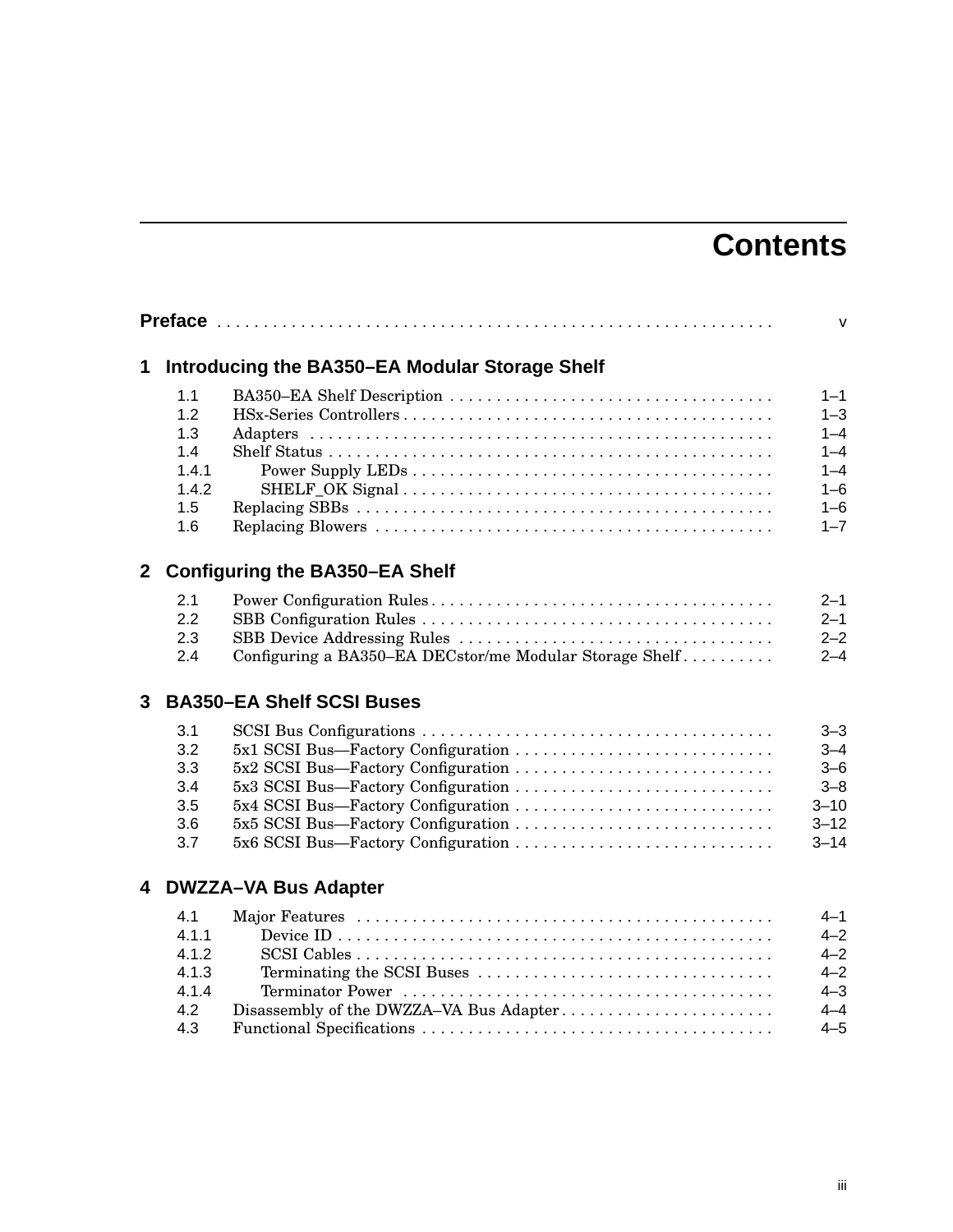# **Index**

# **Figures**

| $1 - 1$ | BA350–EA Shelf $\dots\dots\dots\dots\dots\dots\dots\dots\dots\dots\dots\dots\dots\dots\dots\dots$ | $1 - 2$  |
|---------|---------------------------------------------------------------------------------------------------|----------|
| $1 - 2$ |                                                                                                   | $1 - 5$  |
| $1 - 3$ | SHELF_OK Signal Jumper W1                                                                         | $1 - 6$  |
| $1 - 4$ | Removing an SBB from the Shelf                                                                    | $1 - 7$  |
| $1 - 5$ |                                                                                                   | $1 - 9$  |
| $2 - 1$ | SBB Device Address Switch                                                                         | $2 - 3$  |
| $2 - 2$ | BA350–EA Shelf–Front View                                                                         | $2 - 4$  |
| $3 - 1$ |                                                                                                   | $3 - 5$  |
| $3 - 2$ |                                                                                                   | $3 - 7$  |
| $3 - 3$ |                                                                                                   | $3 - 9$  |
| $-4$    |                                                                                                   | $3 - 11$ |
| $3 - 5$ |                                                                                                   | $3 - 13$ |
| $3-6$   |                                                                                                   | $3 - 15$ |
| $4 - 1$ | BA350–EA Shelf with DWZZA–VA Bus Adapter SBB Installed                                            | $4 - 1$  |
| $4 - 2$ |                                                                                                   | $4 - 4$  |

# **Tables**

| $1 - 1$ |                                                | $1 - 3$  |
|---------|------------------------------------------------|----------|
| $2 - 1$ | DECstor/me SBB Address Switch Settings         | $2 - 3$  |
| $3 - 1$ |                                                | $3 - 2$  |
| $3 - 2$ |                                                | $-4$     |
| $3 - 3$ |                                                | $3-6$    |
| $3 - 4$ |                                                | $3 - 8$  |
| $3 - 5$ |                                                | $3 - 10$ |
| $3 - 6$ |                                                | $3 - 12$ |
| $3 - 7$ |                                                | $3 - 14$ |
| $4 - 1$ |                                                | $4 - 2$  |
| $4 - 2$ | DWZZA-VA Bus Adapter Functional Specifications | $4 - 5$  |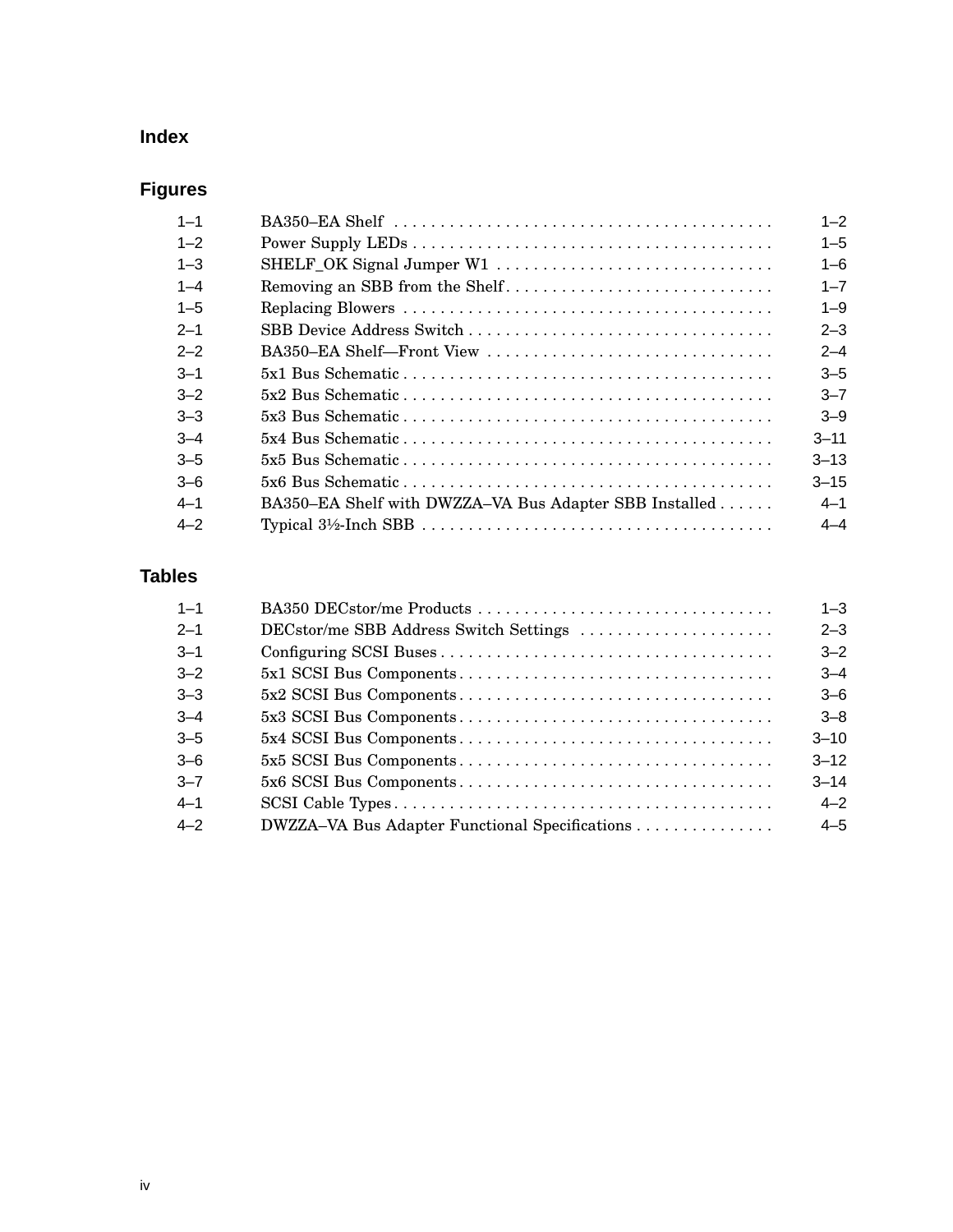# **Preface**

The *BA350–EA Modular Storage Shelf User's Guide* describes how to configure the BA350–EA shelf, and install and replace DECstor/me components.

**Note**

Shelf installation procedures are cabinet specific and are not included in this manual.

# **Intended Audience**

This manual is intended for use by personnel responsible for configuring, using, and installing BA350 DECstor/me modular storage shelf systems.

# **Structure**

This manual is organized as follows:

| Chapter 1 | Provides a description of the BA350-EA modular storage shelf<br>including components, status signals, and replacement procedures.                         |
|-----------|-----------------------------------------------------------------------------------------------------------------------------------------------------------|
| Chapter 2 | Provides shelf-specific configuration rules for power, storage SBBs,<br>shelves, and device addressing.                                                   |
| Chapter 3 | Provides a detailed description of shelf-specific SCSI buses including<br>terminators, jumpers, and devices by bus and location.                          |
| Chapter 4 | Provides a description of the DWZZA–VA bus adapter used for<br>compatibility between 8-bit differential SCSI buses and 8-bit single-<br>ended SCSI buses. |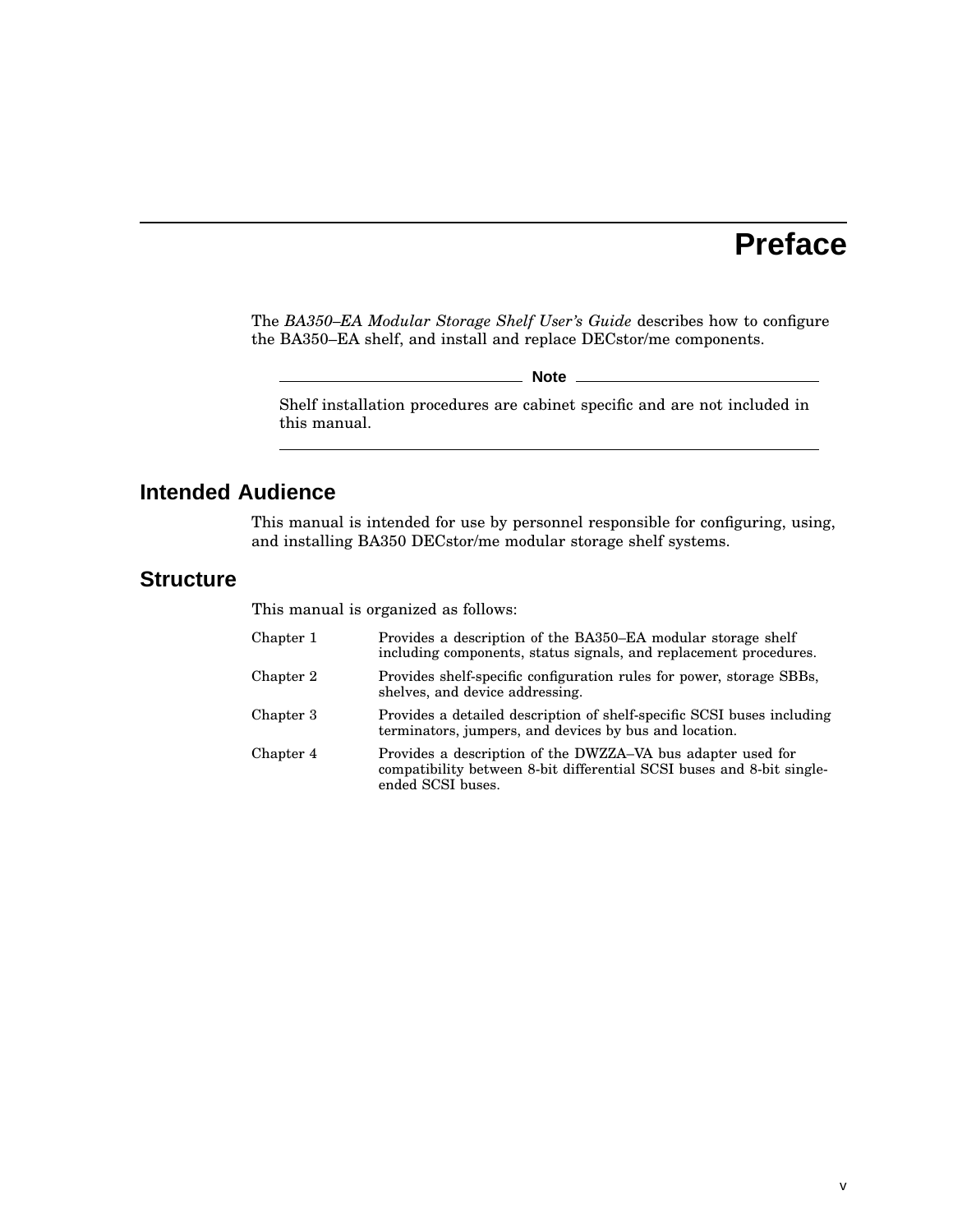# **Related Documents**

The following table lists documents (alphabetically by title) that contain information related to this product:

| <b>Document Title</b>                                                          | <b>Order Number</b> |
|--------------------------------------------------------------------------------|---------------------|
| BA350 Modular Storage Shelf SBB User's Guide                                   | EK-SBB35-UG         |
| BA350 Modular Storage Shelf Subsystem Configuration Guide                      | $EK-BA350-CG$       |
| BA350 Modular Storage Shelf Subsystem User's Guide                             | $EK-BA350-UG$       |
| BA350-LA Modular Storage Shelf User's Guide                                    | $EK-350LA-UG$       |
| BA350–SA Modular Storage Shelf User's Guide                                    | $EK-350SA-JJG$      |
| BA35X-VA Vertical Mounting Kit User's Guide                                    | <b>EK-350SV-UG</b>  |
| BA655 SCSI Disk and Tape PIU Installation Guide                                | $EK-BA655-N$        |
| Installation Notice–RZ73 Bus Termination and Jumper<br>Installation Guide      | EK-RZ73X-IS         |
| MicroVAX/VAXserver 3100 and DECsystem 5100 RZ25<br>Installation Guide Addendum | EK-RZ2MV-AD         |
| RZ Series Disk Drive Reference Manual                                          | EK-RZXXD-RM         |
| RZ22, RZ23, RZ24 Disk Drive Subsystem Service Manual                           | EK-RZ234-SV         |
| RZ24 Hard Disk Drive Installation Guide                                        | EK-RZ24I-IS         |
| RZ25–S Mounting Bolt/Bracket Installation Instructions                         | EK-RZ25S-IN         |
| RZ2x Hard Disk Drive Upgrade Installation Instructions                         | EK-RZ2XH-UG         |
| RZ2x Series Drive Bracket Installation Sheet                                   | EK-RZ2XD-UG         |
| TLZ06 Cassette Tape Drive Installation Guide                                   | <b>EK-STEXP-AD</b>  |
| TLZ06 Cassette Tape Drive Owner's Manual                                       | EK-TLZ06-OM         |

# **Documentation Conventions**

The following conventions are used in this manual:

| boldface type      | Boldface type indicates the first instance of terms being defined in text.<br>in the glossary, or both.                               |
|--------------------|---------------------------------------------------------------------------------------------------------------------------------------|
| <i>italic</i> type | Italic type indicates emphasis and complete manual titles. In the<br>glossary, italic type is also used to indicate cross-references. |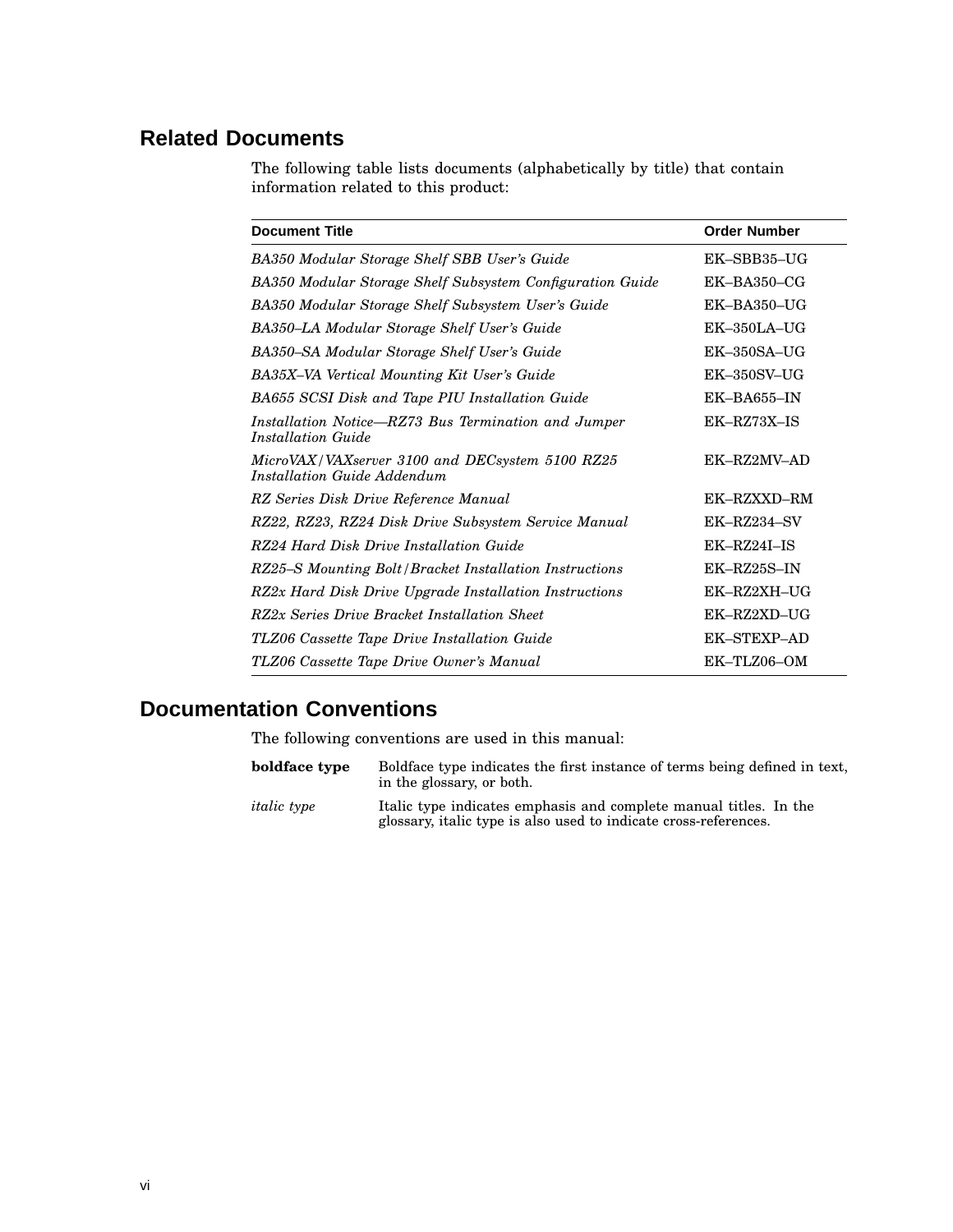**1**

# **Introducing the BA350–EA Modular Storage Shelf**

This manual describes the BA350–EA modular storage shelf including configuration rules, system building blocks (SBBs)†, shelf status, power, blowers, and SCSI buses.

# **1.1 BA350–EA Shelf Description**

The BA350–EA shelf is a basic entry subsystem that can be expanded to accommodate two HSx-series controllers, six system building blocks (SBBs), and an adapter.

**Note**

The mounting brackets required and the procedures for installing this shelf are unique to each cabinet type and are described in the cabinet-specific user's guide.

The BA350–EA shelf is basically a double-height shelf with a common backplane and requires twice the vertical clearance of a standard, single-height shelf.

The BA350–EA shelf can be installed horizontally or vertically in a storage array, in a data center cabinet, or in a BA35X–VA vertical mounting kit (stand).

The dimensions of the BA350–EA shelf are as follows:

Height—300 millimeters (11.8 inches) Width—445 millimeters (17.5 inches) Depth—350 millimeters (13.8 inches) Weight—22.7 kilograms (50.0 pounds)

<sup>†</sup> SBBs are devices installed in either a 3½-inch or 5¼-inch modular carrier, including disk drives, tape drives, CDROMs, static storage devices, power supplies, adapters, CPUs, and so on.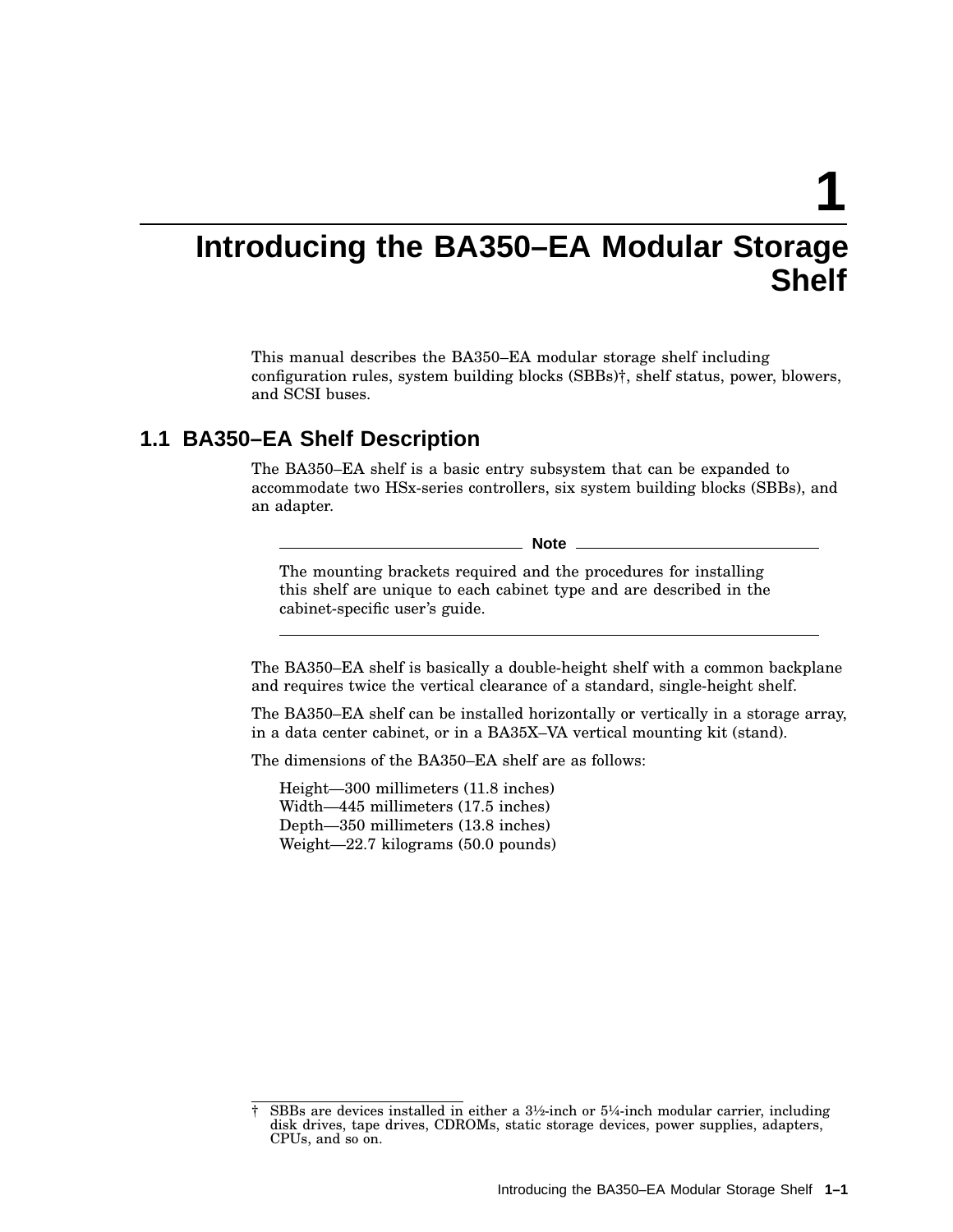### **Introducing the BA350–EA Modular Storage Shelf 1.1 BA350–EA Shelf Description**

As shown in Figure 1–1, the upper half of the BA350–EA shelf is for controller devices and the lower half is for storage devices.



**Figure 1–1 BA350–EA Shelf**

The BA350–EA modular storage shelf differs from other DECstor/me storage shelves in that:

- The SCSI address and the slot number are not always the same. The slot numbers are shown in parentheses when:
	- The slot number and the SCSI address are not the same.
	- The slot does not have a SCSI address.
- Both slot 0 and slot 6 of the storage device section of the BA350–EA have a SCSI address of 0.
- The BA350–EA shelf requires a power supply in each section (controller and storage).
- The controller section of the BA350–EA shelf can accommodate two power supplies and two HSx-series controllers. The positions for the HSx-series controllers are software dependent.

The storage device section of the BA350–EA shelf can contain a maximum of one adapter, one power supply, and six 3½-inch SBBs.

- The primary power supplies are always installed in slot 7 in both the controller and the storage sections of the BA350–EA shelf. The primary power supply type is determined by the cabinet power distribution unit.
- An optional, redundant power supply or a battery backup unit (BBU) can be installed in slot 6 when fewer than six SBBs are already installed.

**Note**

Installing a redundant power supply or BBU in the storage device section of the BA350–EA shelf reduces the number of 3½-inch storage devices that can be installed to five.

• There are six single-ended SCSI bus connectors located at the bottom of the controller section of the shelf.

CXO-3588A-MC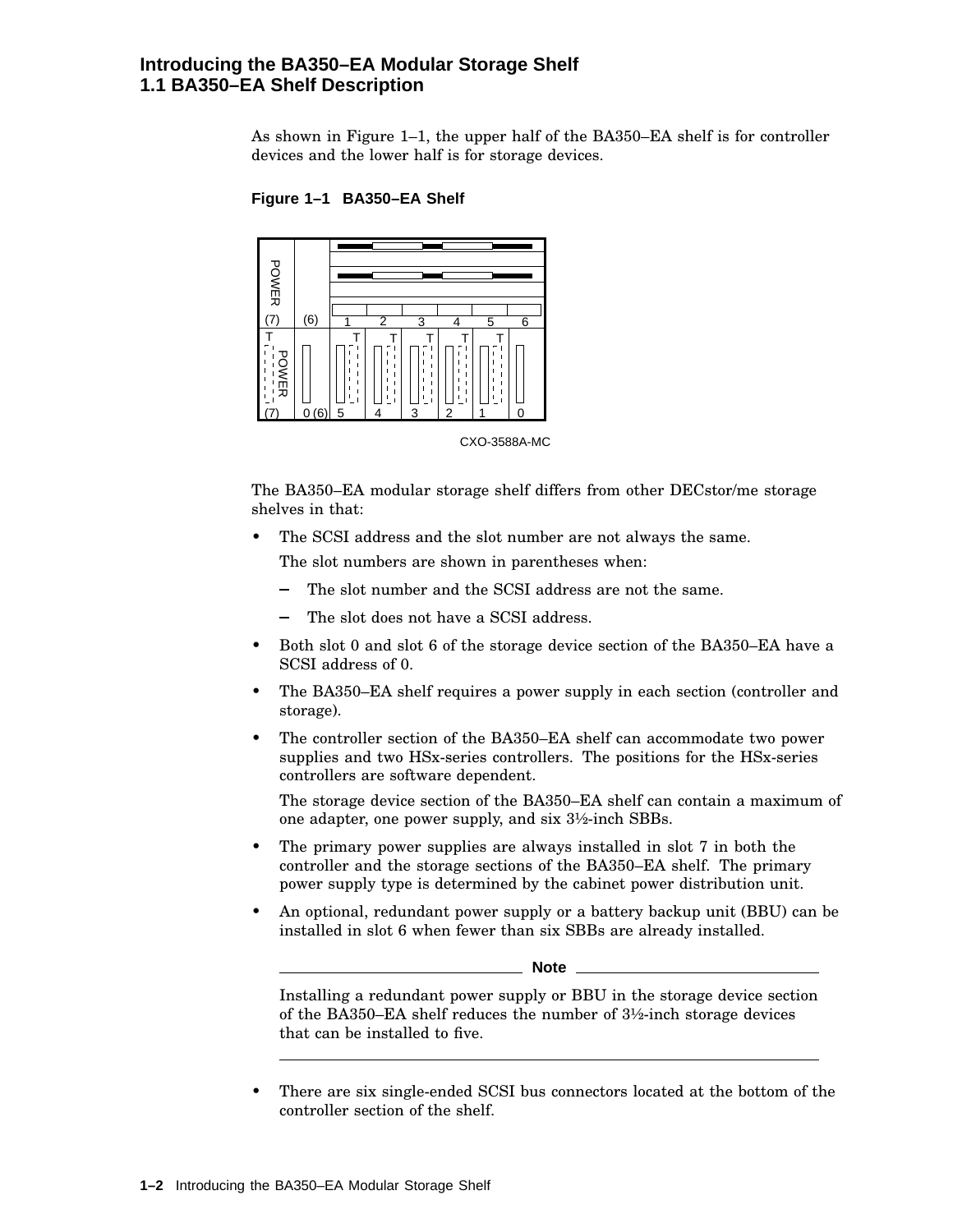Table 1–1 lists the DECstor/me products required for different configurations, based on the number of 3½-inch devices on each of the five SCSI buses. The rules used for developing this table are as follows:

- The BA350–EA modular storage shelf can support a maximum of one device per bus. To increase the number of devices per bus requires adding BA350– SA storage shelves.
- The primary power supply can be either of the following, based on the type of cabinet power system:
	- BA350–HA universal ac input power supply
	- BA350–HB universal dc input power supply

### **Table 1–1 BA350 DECstor/me Products**

|                                 |   |                  | Devices per SCSI Bus |    |    |    |  |
|---------------------------------|---|------------------|----------------------|----|----|----|--|
| Item                            |   |                  | 3                    |    | 5  | 6  |  |
| BA350-SA shelf                  | 0 |                  | 2                    | 4  | 4  | 4  |  |
| Primary power supply            | 2 | 3                | 4                    | 6  | 6  | 6  |  |
| $3\frac{1}{2}$ -inch SBB        | 5 | 10               | 15                   | 20 | 25 | 30 |  |
| BA35X-MB SCSI terminator board† | 6 | 5                | 4                    | 6  | 6  | 6  |  |
| BA35X-MC SCSI jumper board†     | 0 | $\boldsymbol{2}$ | 2                    | 7  | 8  | 8  |  |
| Mounting bracket kit‡           |   | $\boldsymbol{2}$ | 3                    | 5  | 5  | 5  |  |

†One terminator per bus; one jumper per unterminated, extended bus.

‡Not required for BA35X–VA vertical mounting kit. See cabinet user's guide for option number.

**Note**

The configuration rules in the following sections have precedence over those listed in *BA350 Modular Storage Shelf Subsystem User's Guide*.

# **1.2 HSx-Series Controllers**

HSx-series controllers can be installed in either the first or third slot. The actual location is software dependent. Refer to the specific controller documentation to determine if the controller can be removed and replaced without removing power from the shelf (hot swap method). See Section 1.5 for more information on hot, cold, and warm swap methods.

Whenever the controller is changed, it must be reconfigured, and the software reloaded and retested as described in the specific controller user's guide.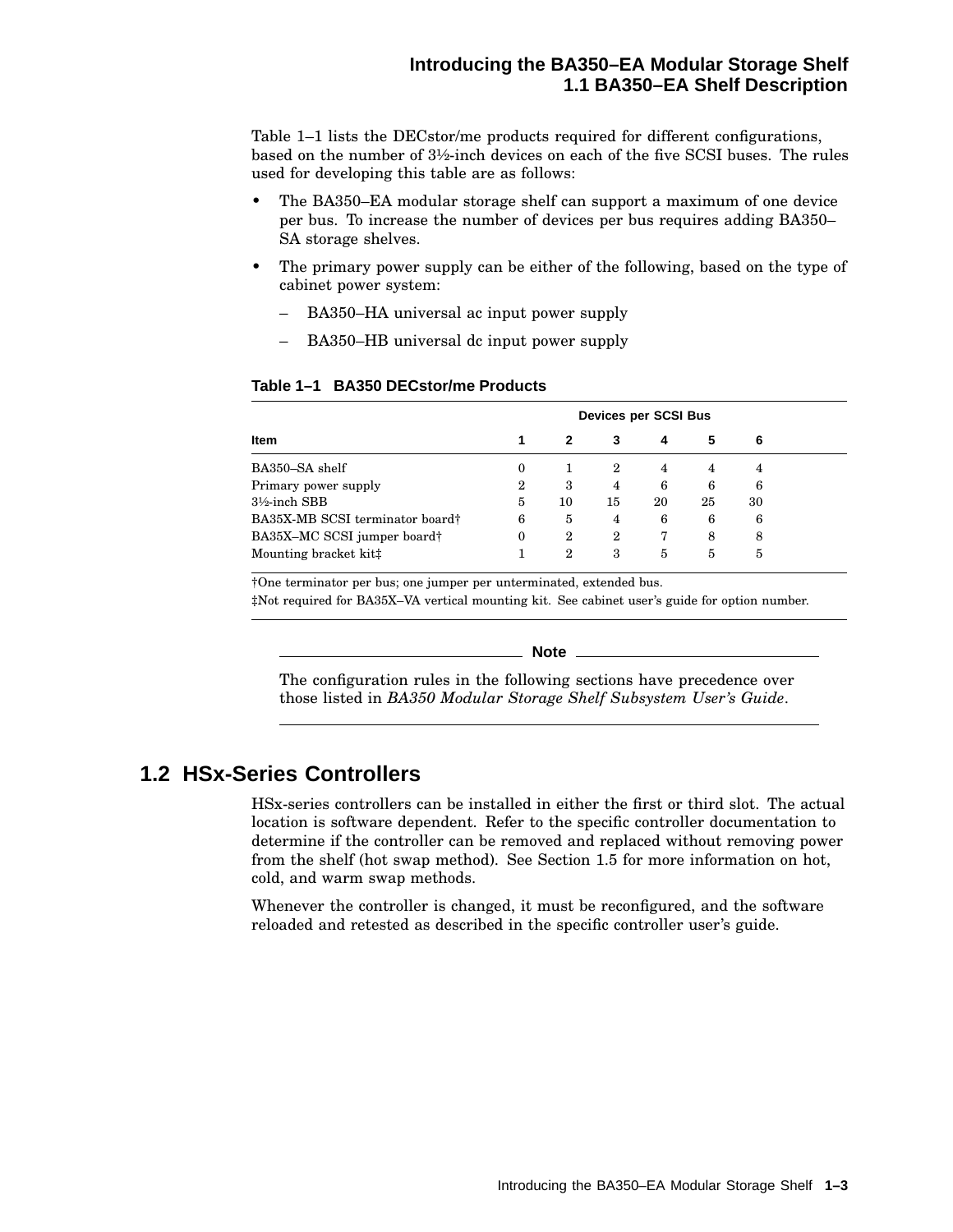# **1.3 Adapters**

A 16-bit differential SCSI system cannot be connected directly to a single-ended, 8-bit SCSI system. However, with the proper adapter, a differential SCSI system operating in the 8-bit mode is compatible with a single-ended SCSI bus. The BA350 modular storage shelf subsystem uses the DWZZA–VA bus adapter for compatibility between these two SCSI bus types.

See Chapter 4 for a complete description of and the specifications for the DWZZA adapter.

# **1.4 Shelf Status**

Two conditions are monitored for the shelf: cooling and power. The cabinet provides the cooling and the shelf power supply provides the +5 Vdc and +12 Vdc of power to operate the SBBs. When there is an overtemperature condition or a power supply failure, the status is reported to the host or controller and is indicated to the user by the illumination of one or both of the power supply LEDs.

# **1.4.1 Power Supply LEDs**

The power supply is shown in Figure 1–2. There are two status LEDs on the front of the power supply:

- The upper LED indicates the shelf status.
- The lower LED indicates the power supply status.

Depending on whether or not either or both of the LEDs are lit indicates one of the following conditions:

- When the shelf status (upper) LED is on and the power supply status (lower) LED is on, the temperature is within the proper operating range and the power supplies are functioning properly.
- When the shelf status (upper) LED is off and the power supply status (lower) LED is on, there is an overtemperature condition.
- When both the shelf status (upper) LED and the power supply status (lower) LED are off, either the power supply has failed or the input voltage is incorrect.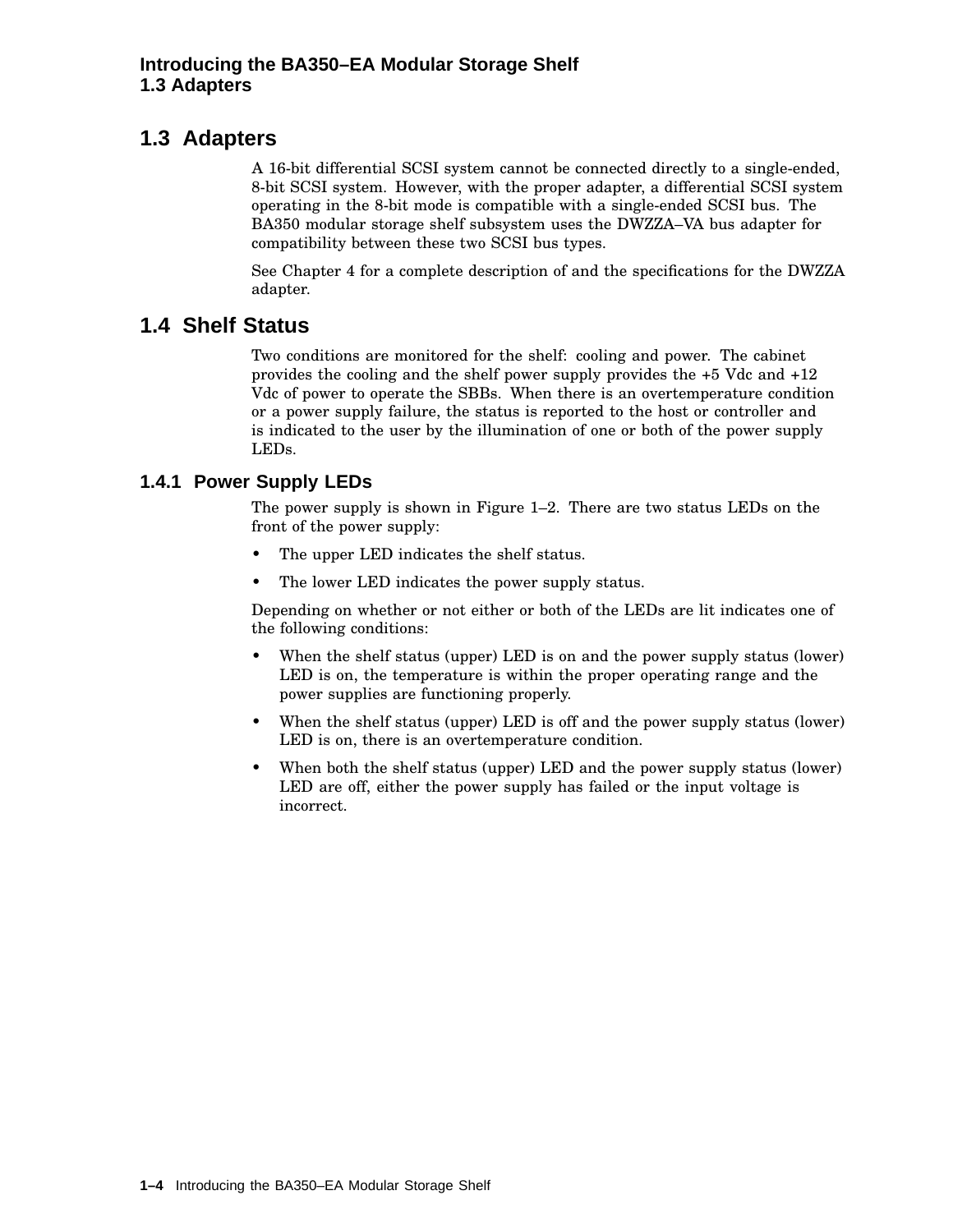**Figure 1–2 Power Supply LEDs**



CXO-3613A-PH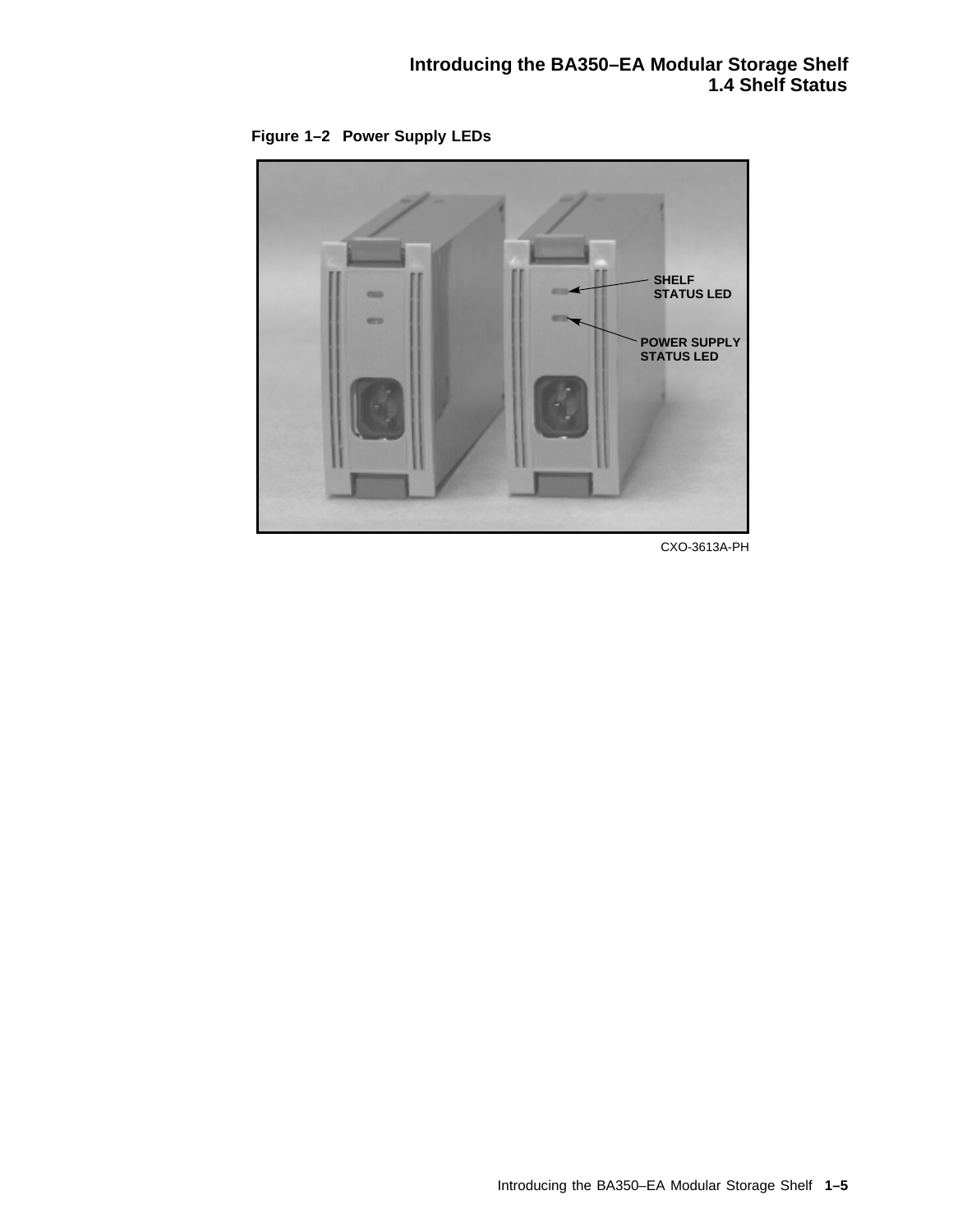# **1.4.2 SHELF\_OK Signal**

The shelf status (SHELF\_OK) is reported to the host or controller that can process this information. However, since not all hosts and controllers can process this signal, this signal is sent to a compatible host or controller by installing jumper W1 on both the terminator board (BA35X–MB) and the jumper board (BA35X–MC) on each shelf, as shown in Figure 1–3. The terminator board, the jumper board, and jumper W1 are installed prior to shipment.

When the SHELF OK signal is not used, install jumper W1 on the two ground pins shown in Figure 1–3.



**Figure 1–3 SHELF\_OK Signal Jumper W1**

# **1.5 Replacing SBBs**

There are three methods for replacing SBBs, including power supplies—hot swap, warm swap, and cold swap. A full description of these methods is contained in the *BA350 Modular Storage Shelf Subsystem User's Guide*.

**CAUTION**

To prevent electrostatic discharge (ESD) damage to an SBB, do not touch the SBB connector.

You use the LEDs on the front of the SBB to determine which SBBs are operational and which have failed.

• For power supplies, use the hot swap method *only* when there are two power supplies in a shelf. You can remove the failed power supply while the other furnishes the power.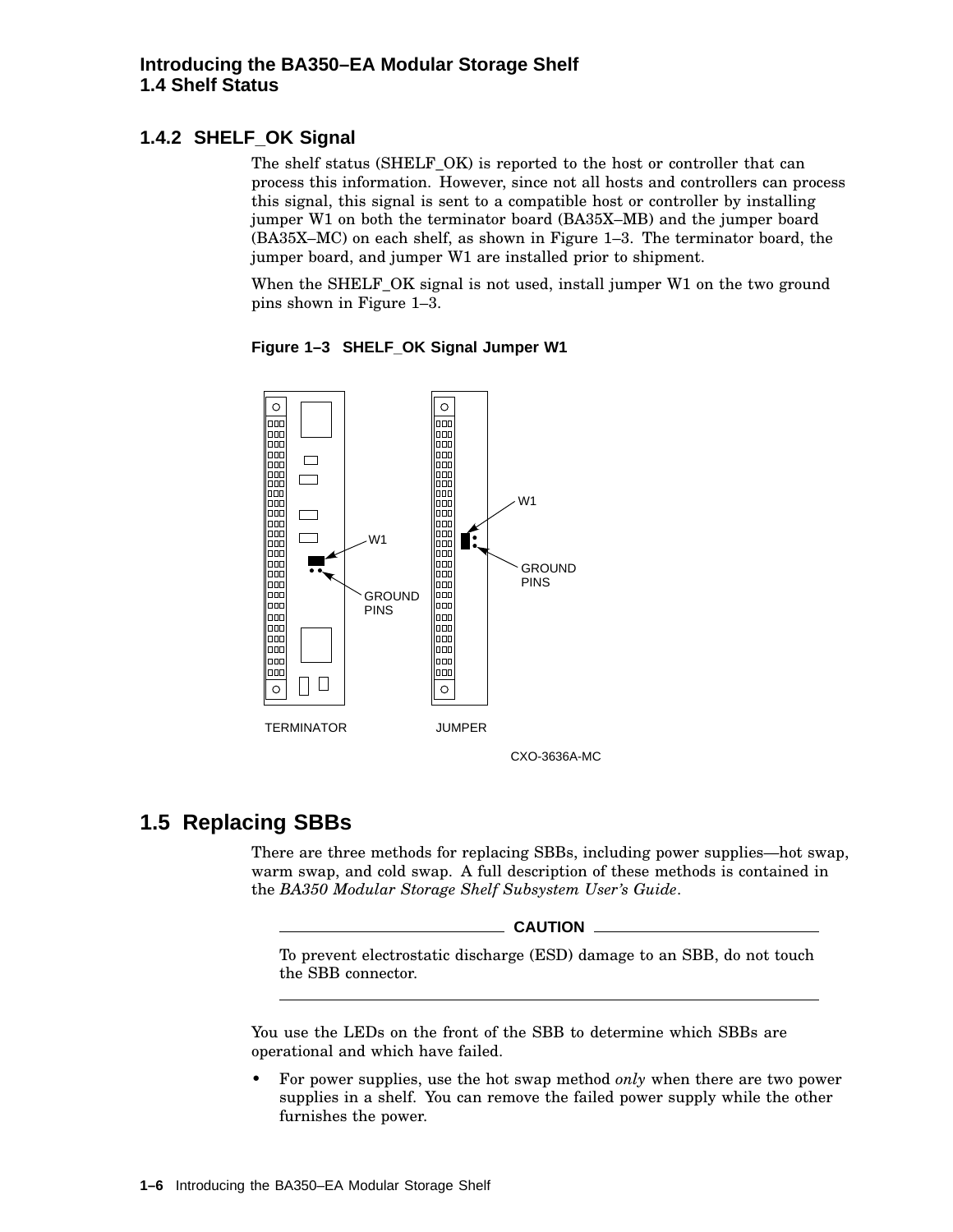### **Introducing the BA350–EA Modular Storage Shelf 1.5 Replacing SBBs**

**CAUTION**

When removing or replacing an SBB, always use both hands to support the weight of the SBB.

For storage SBBs, you can use the hot swap method provided that the green status LED is off, indicating the unit is not being accessed.

- Use the warm swap method when there are multiple shelves in a cabinet and it is necessary to remove power from a particular shelf because the power supply has failed. When this is the case, none of the devices on that shelf are operational until the replacement supply is installed.
- Use the cold swap method when input power is removed from all shelves in a cabinet by turning off the power at the power controller. This normally only occurs during initial installation. None of the shelves are operational until the input power is restored.

To remove or replace an SBB, use the following procedure:

| <b>Step</b> | <b>Procedure</b>                                                                                              |
|-------------|---------------------------------------------------------------------------------------------------------------|
| 1.          | Press the two mounting tabs (as shown in Figure 1–4) to release the SBB and pull<br>the SBB out of the shelf. |
| 2.          | Insert the replacement SBB into the guide slots and push it in until the tabs lock<br>in place.               |

### **Figure 1–4 Removing an SBB from the Shelf**



CXO-3611A-PH

# **1.6 Replacing Blowers**

Each BA350–SA shelf has two blowers mounted on the rear of the shelf. Connectors on the backplane provide the +12 Vdc of power to operate the blowers. As long as one blower is operational on each shelf, there is sufficient air flow to prevent an overtemperature condition. When either blower fails, the shelf status (upper) LED on the power SBB lights and an error message is passed to the controller or host.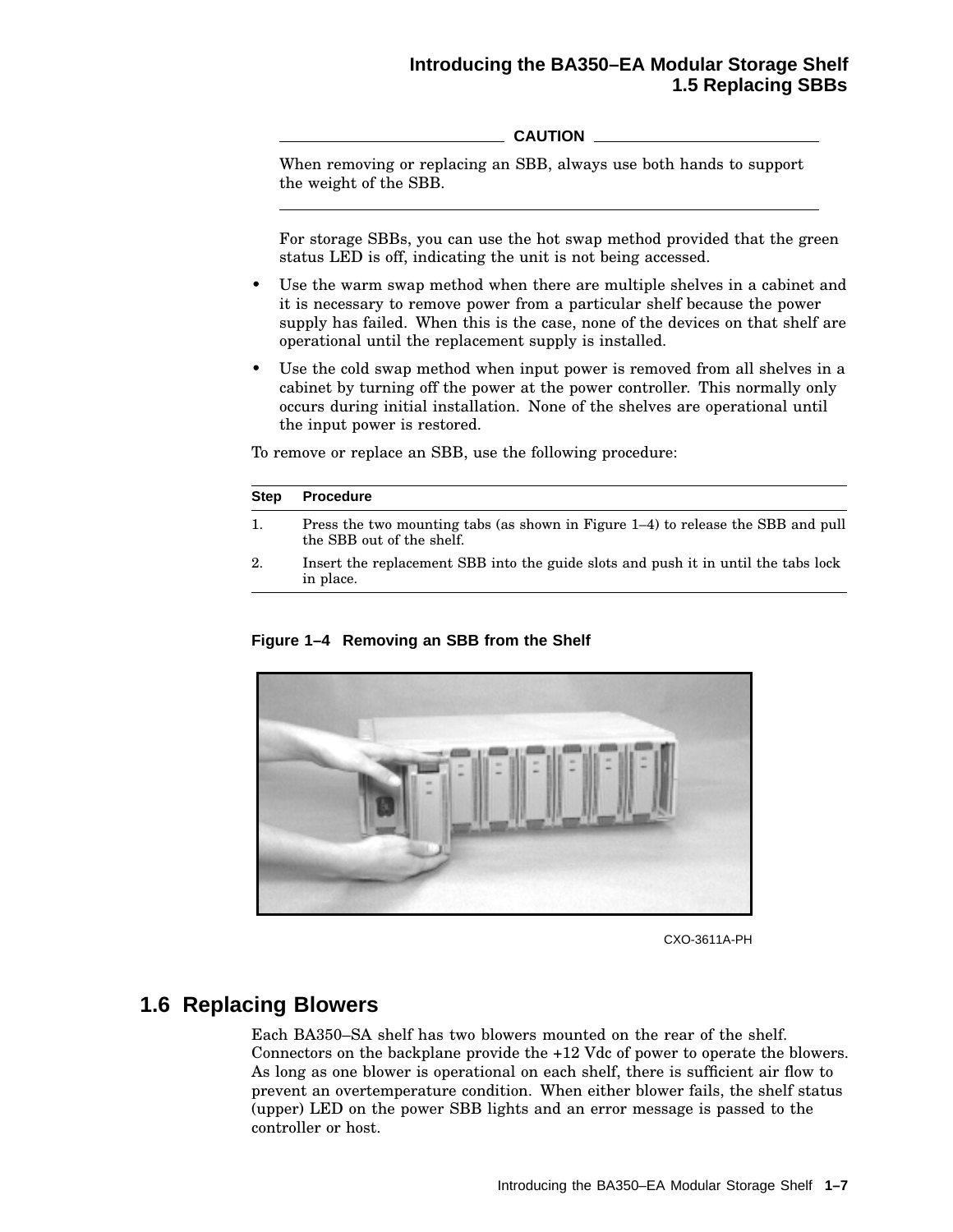#### **WARNING**

Service procedures described in this manual that involve blower removal or access to the rear of the shelf must be performed only by qualified service personnel.

To reduce the risk of electrical energy hazard, disconnect the power cables from the shelf power SBBs before removing shelf blower assemblies or performing service in the backplane area, such as modifying the SCSI bus.

When a blower is removed, the change in the air flow pattern reduces the cooling to the point that the shelf can overheat within 60 seconds.

To replace a blower, use the following procedure:

**Note**

Replacing a blower requires access to the rear of the shelf. If the rear of the shelf is not accessible, turn off the power, remove the shelf from the cabinet, and perform steps 1 through 6. Then replace the shelf in the cabinet and apply power.

# **Step Procedure** 1. Disconnect all power cables to shelf power SBBs. 2. Use a Phillips screwdriver to remove the safety screw in the upper right corner or lower left corner of the blower. 3. As shown in Figure 1–5, press the upper and lower blower mounting tabs in to release the blower. 4. Pull the blower straight out to disconnect it from the shelf power connector. 5. Align the replacement blower connector and push the blower straight in, making sure that both mounting tabs lock in place. 6. Replace the safety screw. 7. Connect the shelf power cables and verify that the shelf and all SBBs are operating properly.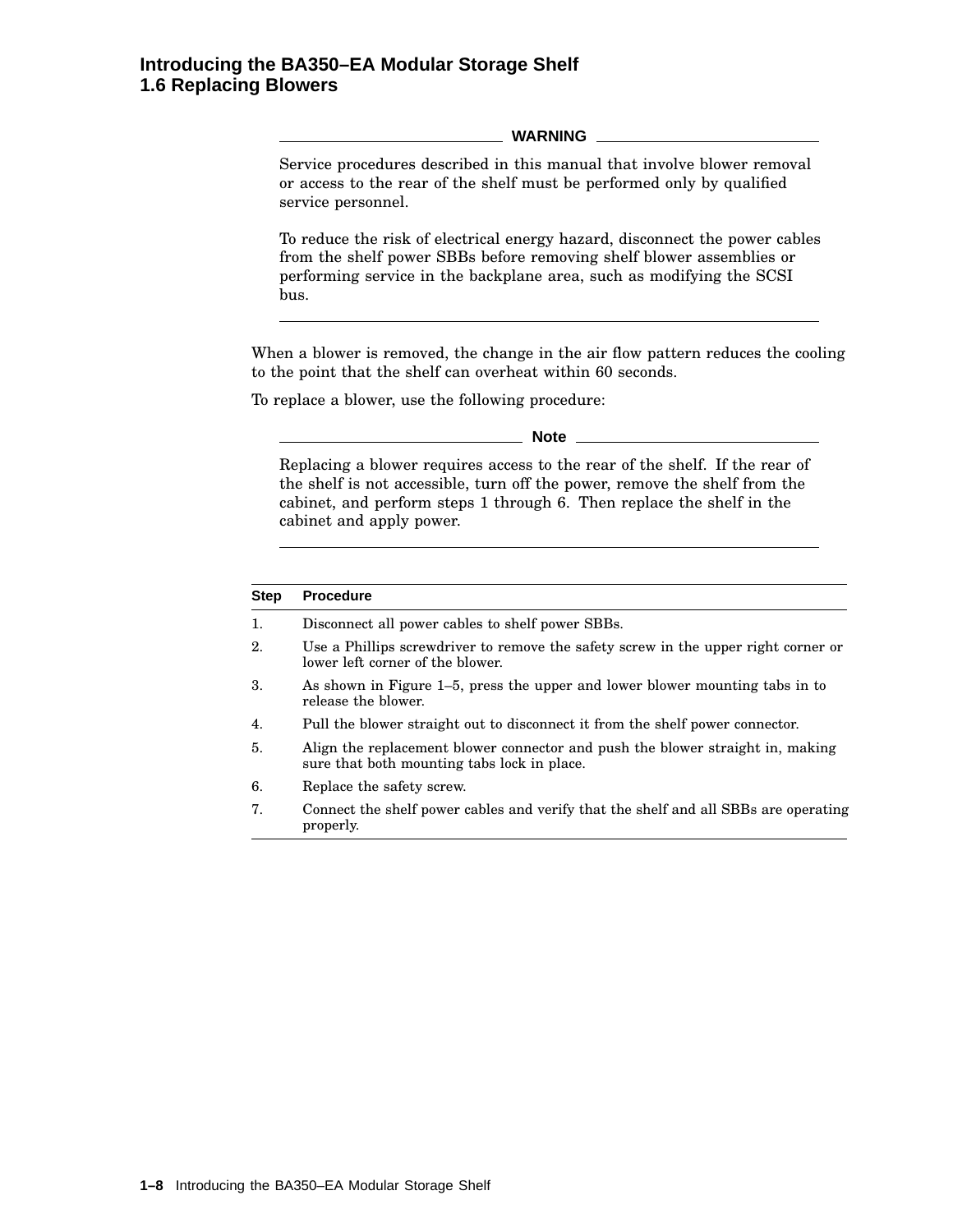



CXO-3515A-PH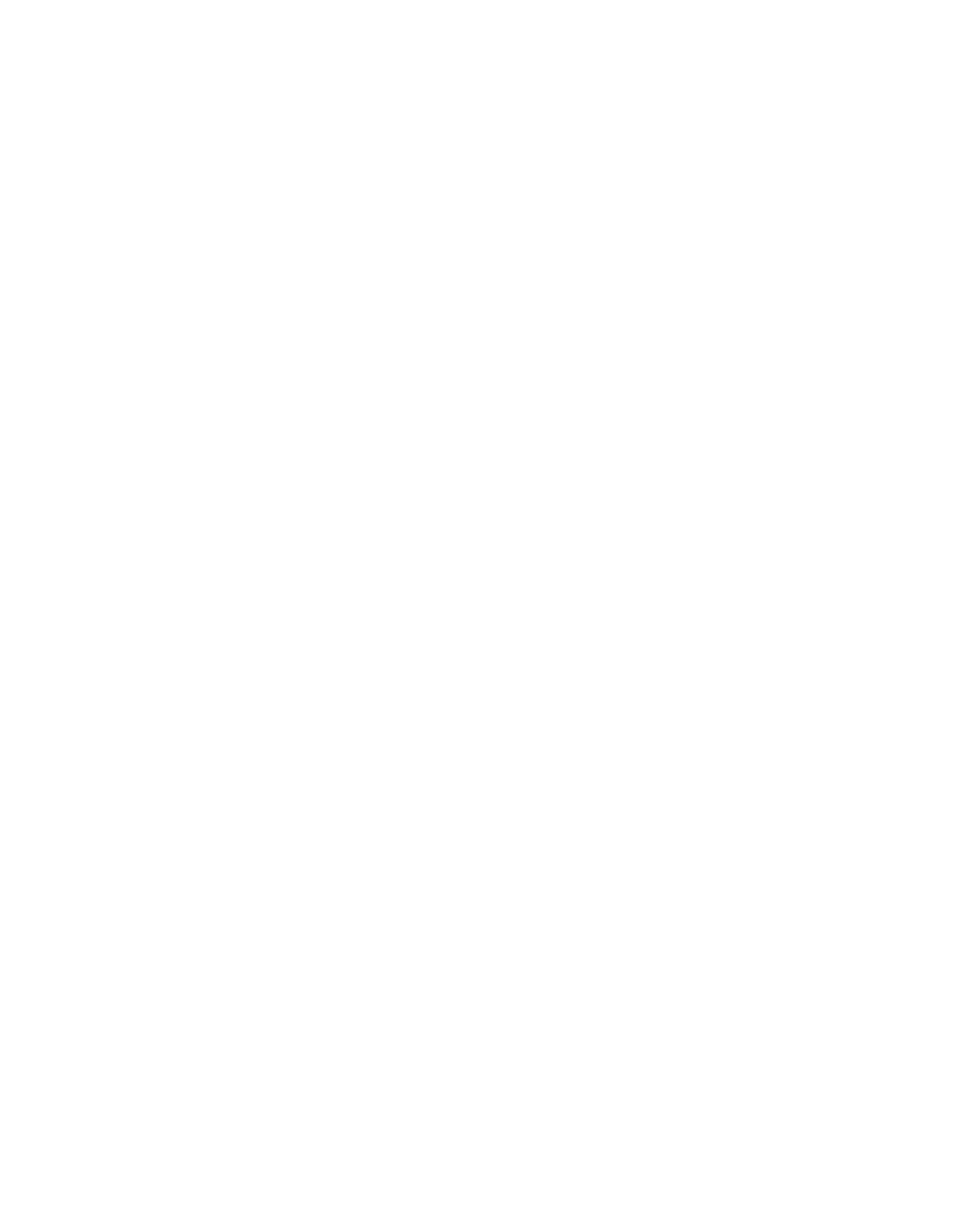# **Configuring the BA350–EA Shelf**

This chapter describes the rules for configuring a BA350–EA modular storage shelf including power, system building blocks (SBBs), and device addresses.

**Note**

The configuration rules in the following sections have precedence over those listed in the *BA350 Modular Storage Shelf Subsystem User's Guide*.

# **2.1 Power Configuration Rules**

Use the following rules to configure the power for a BA350–EA modular storage shelf:

- Each BA350–EA shelf requires either an ac or dc primary power supply, based upon the cabinet power distribution unit.
- The primary power supply is installed in slot 7 (power slot).
- When slot 6 does not contain a storage SBB, either of the following can be installed:
	- An *optional* redundant power supply
	- An *optional* battery backup unit (BBU)

# **2.2 SBB Configuration Rules**

Use the following rules to configure the SBBs (disk drives, tape drives, and so forth) in the BA350–EA shelf:

- The Digital storage devices available for use in the BA350–EA shelf are listed in *BA350 Modular Storage Shelf Subsystem Configuration Guide*.
- The maximum number of SBBs you can install in a BA350–EA modular storage shelf is determined by:
	- The SBB physical size (either  $3\frac{1}{2}$ -inch or  $5\frac{1}{4}$ -inch)
	- The bus configuration
- Software control signals on the SCSI bus are required to ensure that the disk drives on each shelf spin up *sequentially*.

#### $\_$  CAUTION  $\_$

To prevent electrostatic discharge (ESD) damage to an SBB, do not touch the SBB connector.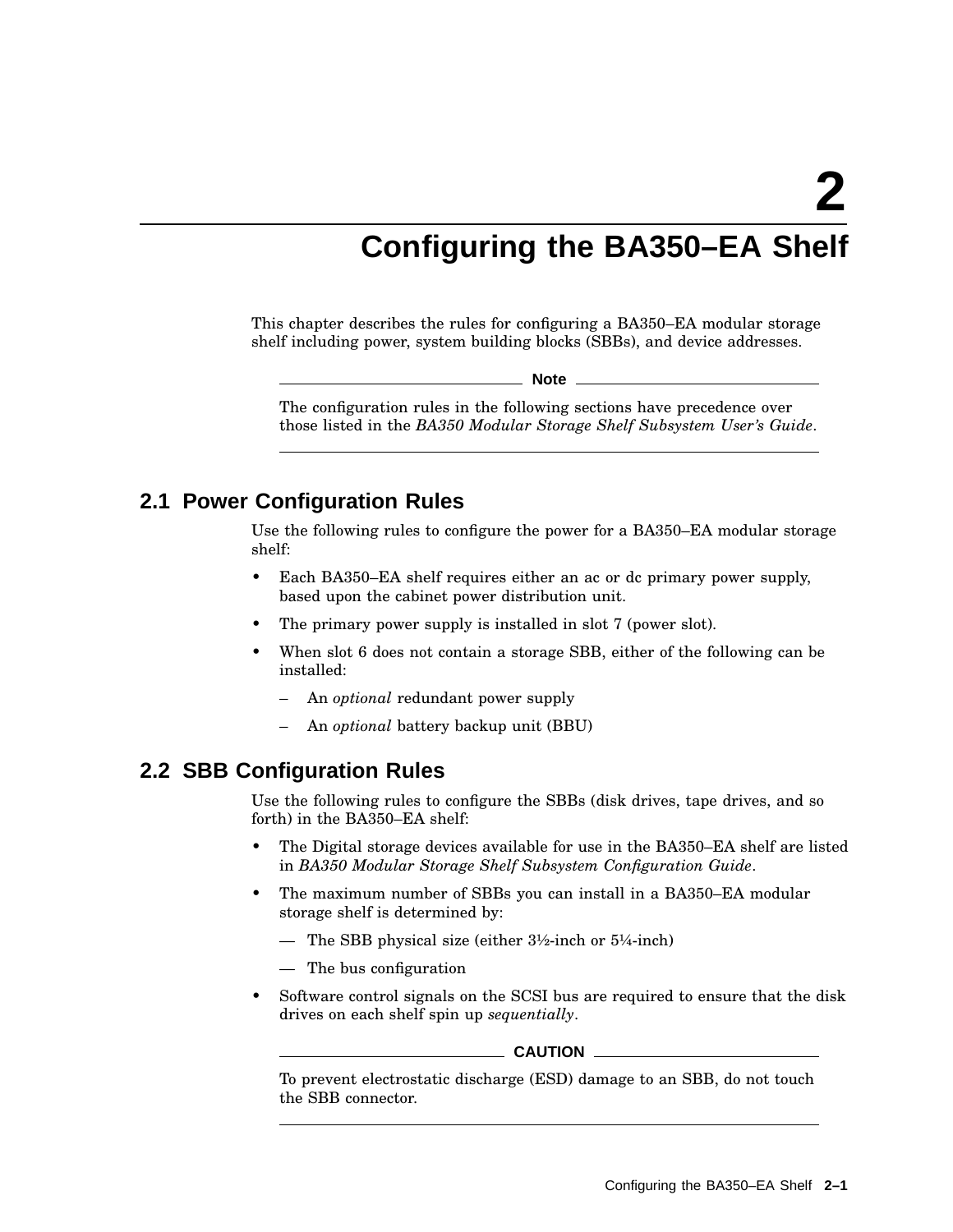# **2.3 SBB Device Addressing Rules**

Use the following rules to assign device addresses to the SBBs (disk drives, tape drives, and so forth) in a DECstor/me shelf:

### **CAUTION**

Each device address on a SCSI bus or DECstor/me storage shelf can only be used once.

- The maximum number of device addresses per SCSI bus or DECstor/me modular storage shelf is seven.
- The SBB device address is determined automatically by its physical location in the shelf unless the SBB has a device address switch.

**Note**

Unless specifically stated otherwise, DECstor/me modular storage shelf slot numbers and SCSI addresses are the same.

- The 3½-inch tape drive SBBs and all 5¼-inch SBBs have a six-bit address switch located on the rear of the SBB as shown in Figure 2–1. With this switch, you can select a SCSI address in the range 0 through 7. Table 2–1 lists the valid device address switch positions.
- Setting the switch to automatic, as described in Table 2–1, enables the automatic addressing mode, which uses the physical position of the SBB to determine the address.
- When there is no address switch or you set the switch to automatic, the SBB connector position determines the SCSI device address. For example:
	- If the SBB connector is in slot 5, the device address is 5.
	- If the SBB connector is in slot 3, the device address is 3.
- The address switch for a  $5\frac{1}{4}$ -inch, full-height (FH) SBB is installed adjacent to the center SBB connector.
- The address switch for the lower 5¼-inch, half-height (HH) SBB is installed adjacent to the center SBB connector.
- The address switch for the upper  $5\frac{1}{4}$ -inch, HH SBB is installed adjacent to the left SBB connector.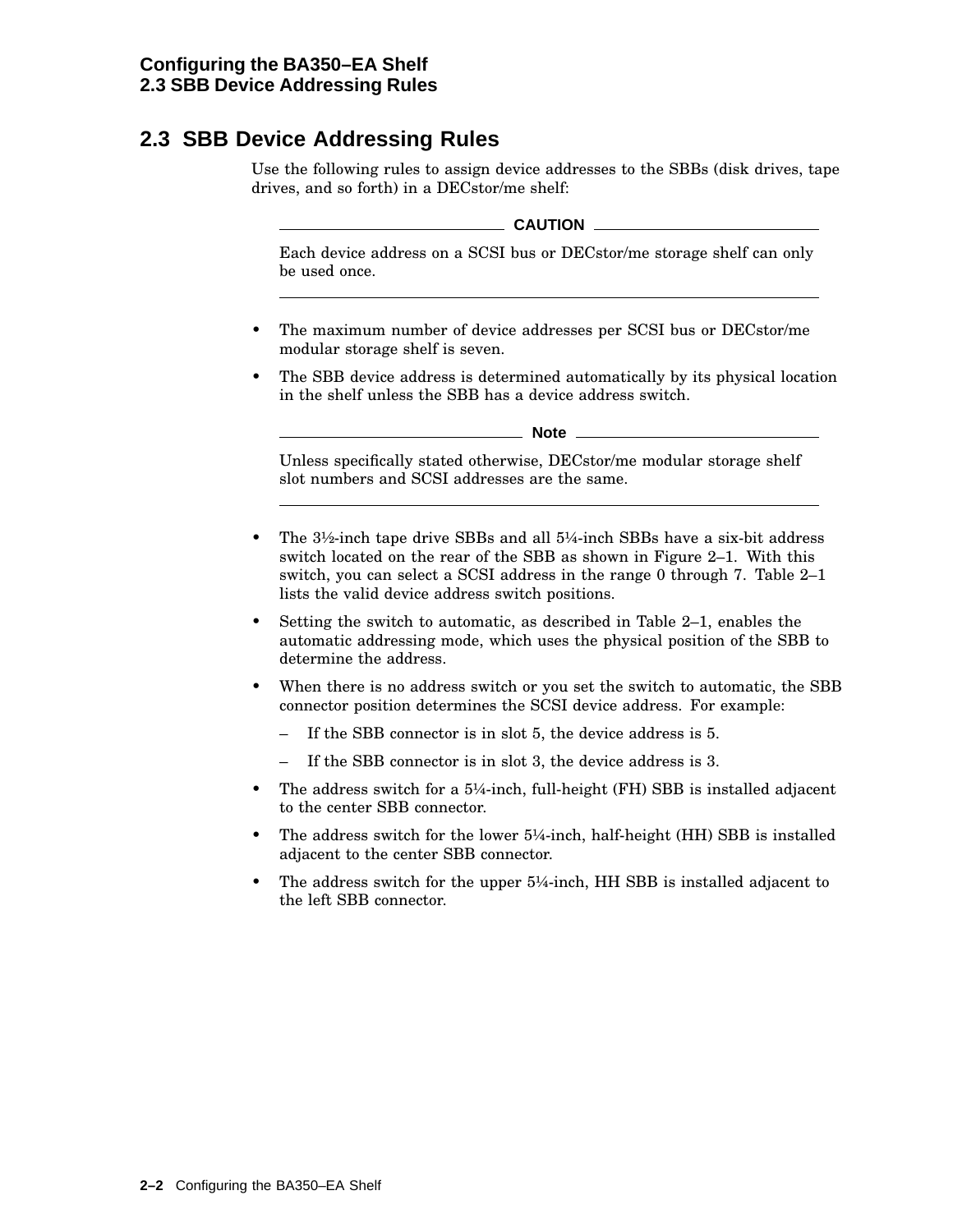### **Configuring the BA350–EA Shelf 2.3 SBB Device Addressing Rules**

|                     | <b>SCSI Switch Number</b> |             |     |     |     |     |
|---------------------|---------------------------|-------------|-----|-----|-----|-----|
|                     |                           | 2           | 3   | 4   | 5   | 6   |
| SCSI address 0      | Off                       | Off         | Off | Off | Off | Off |
| SCSI address 1      | On.                       | Off         | Off | Off | Off | Off |
| SCSI address 2      | Off                       | $_{\rm On}$ | Off | Off | Off | Off |
| SCSI address 3      | On                        | On          | Off | Off | Off | Off |
| SCSI address 4      | Off                       | Off         | On  | Off | Off | Off |
| SCSI address 5      | On.                       | Off         | On  | Off | Off | Off |
| SCSI address 6      | Off                       | On          | On  | Off | Off | Off |
| $SCSI$ address $71$ | On.                       | On          | On. | Off | Off | Off |
| Automatic           | Off                       | Off         | Off | On  | On  | On  |

**Table 2–1 DECstor/me SBB Address Switch Settings**

<sup>1</sup>SCSI address 7 is generally reserved for the host.

**Figure 2–1 SBB Device Address Switch**



CXO-3630A-MC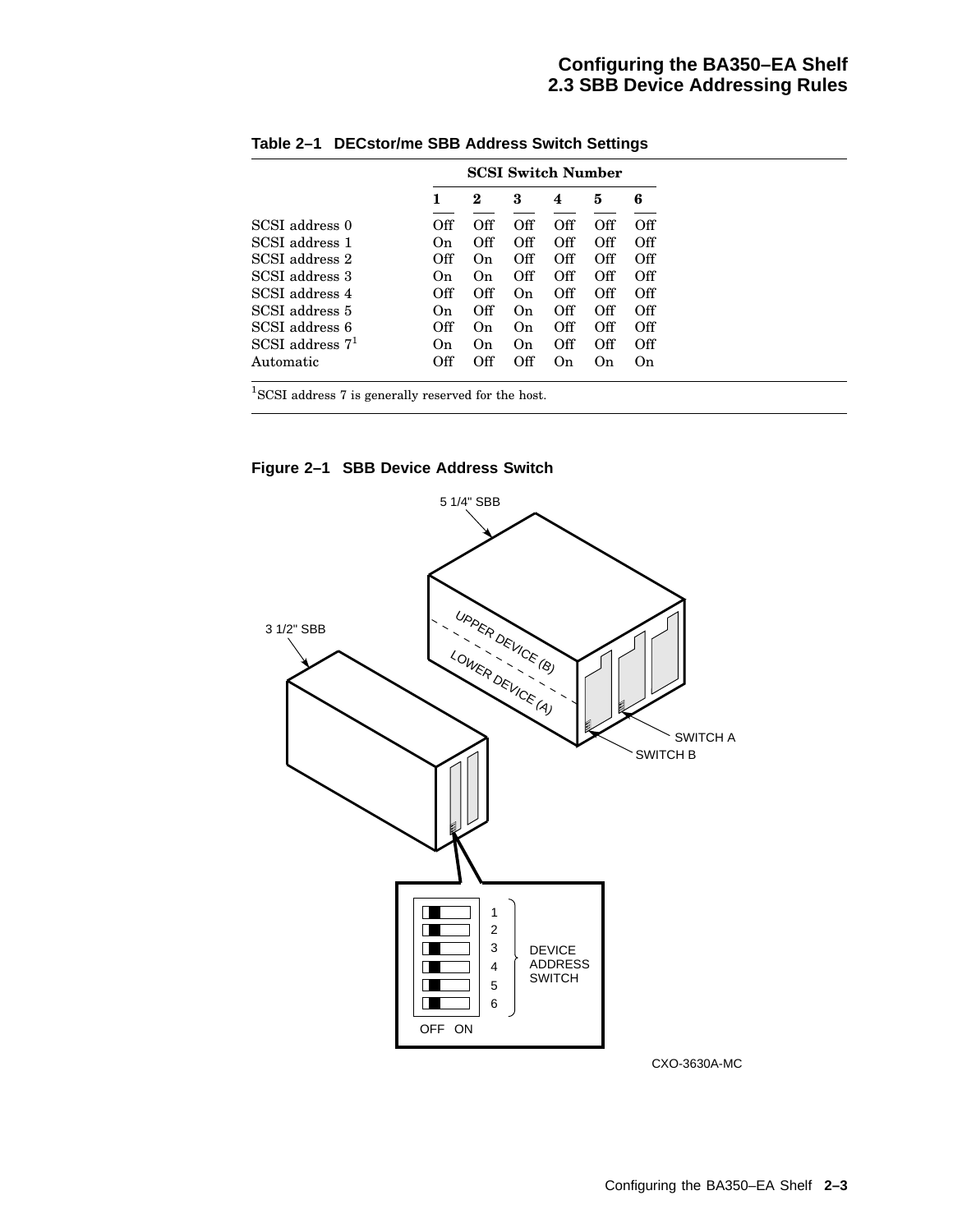### **Configuring the BA350–EA Shelf 2.4 Configuring a BA350–EA DECstor/me Modular Storage Shelf**

# **2.4 Configuring a BA350–EA DECstor/me Modular Storage Shelf**

The BA350–EA modular storage shelf shown in Figure 2–2 differs from other DECstor/me shelves in that:

- The SBB slot number and the SCSI device address are not always the same.
- Two slots have SCSI device address 0: slot 0 and slot 6.

**CAUTION**

SCSI device address 0 is assigned to both slot 0 and slot 6. Do not install storage SBBs in slot 0 and slot 6 at the same time.

The SCSI address and the slot number are not the same for all slots. When there is a difference between the slot number and the SCSI address, or there is no SCSI address, the slot number is shown in parentheses.





CXO-3588A-MC

- Slot 0 is normally used for an adapter.
- There are six terminators or jumper connectors on the rear of the backplane behind storage shelf slots 1 through 5 and slot 7, the power slot, respectively.

**Note**

A terminator board (BA35X–MB) must be installed in the slot 1 connector on the rear backplane for all configurations.

Each terminator and jumper board requires that jumper W1 be installed to pass the SHELF\_OK signal to compatible hosts and controllers.

**Note**

Read the specific controller documentation to determine if the controller can process the SHELF\_OK signal.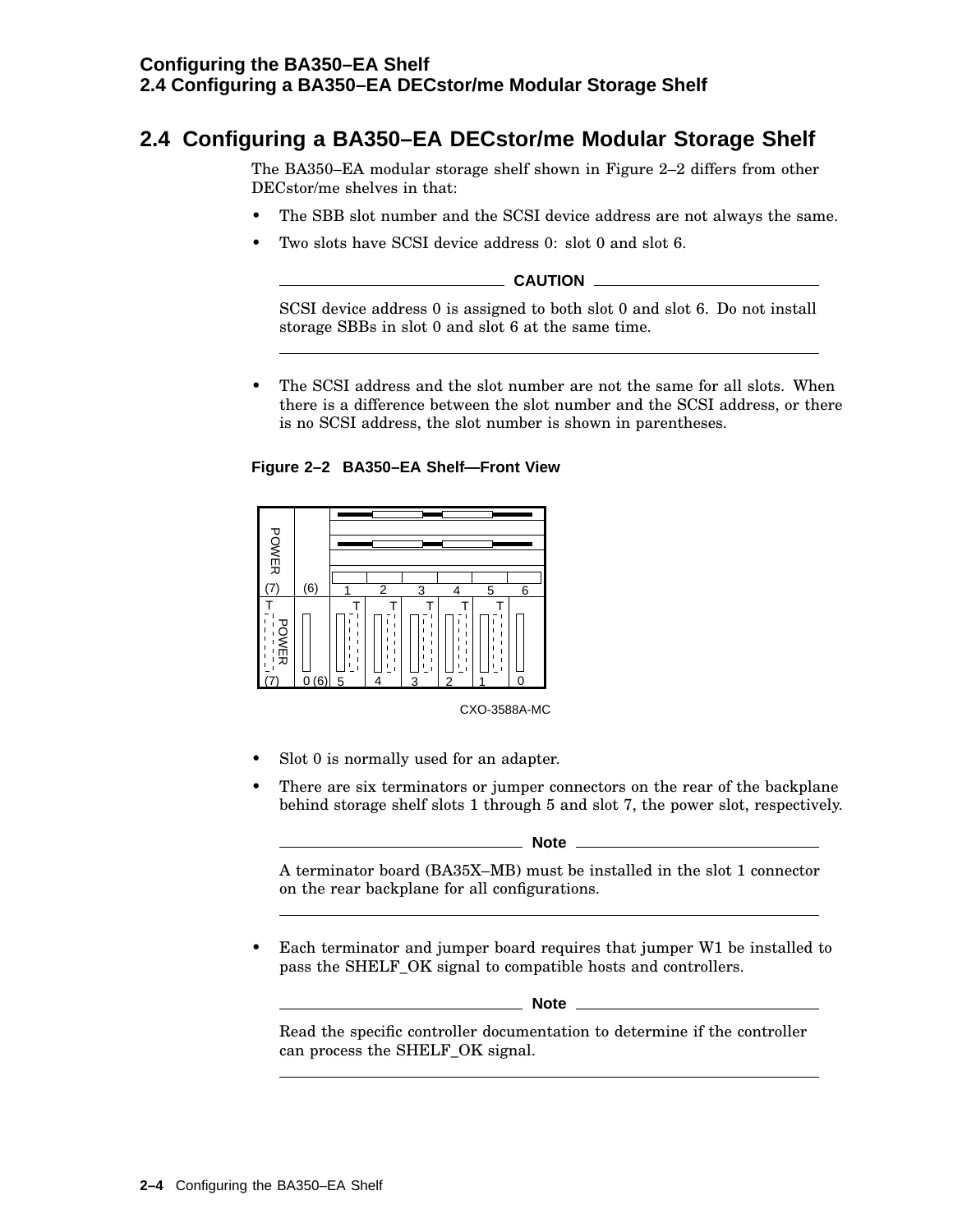# **Configuring the BA350–EA Shelf 2.4 Configuring a BA350–EA DECstor/me Modular Storage Shelf**

• The primary power supply is installed in slot 7 on both the controller and the storage shelf. Slot 6 on both shelves can be used for a redundant power supply or a battery backup unit (BBU).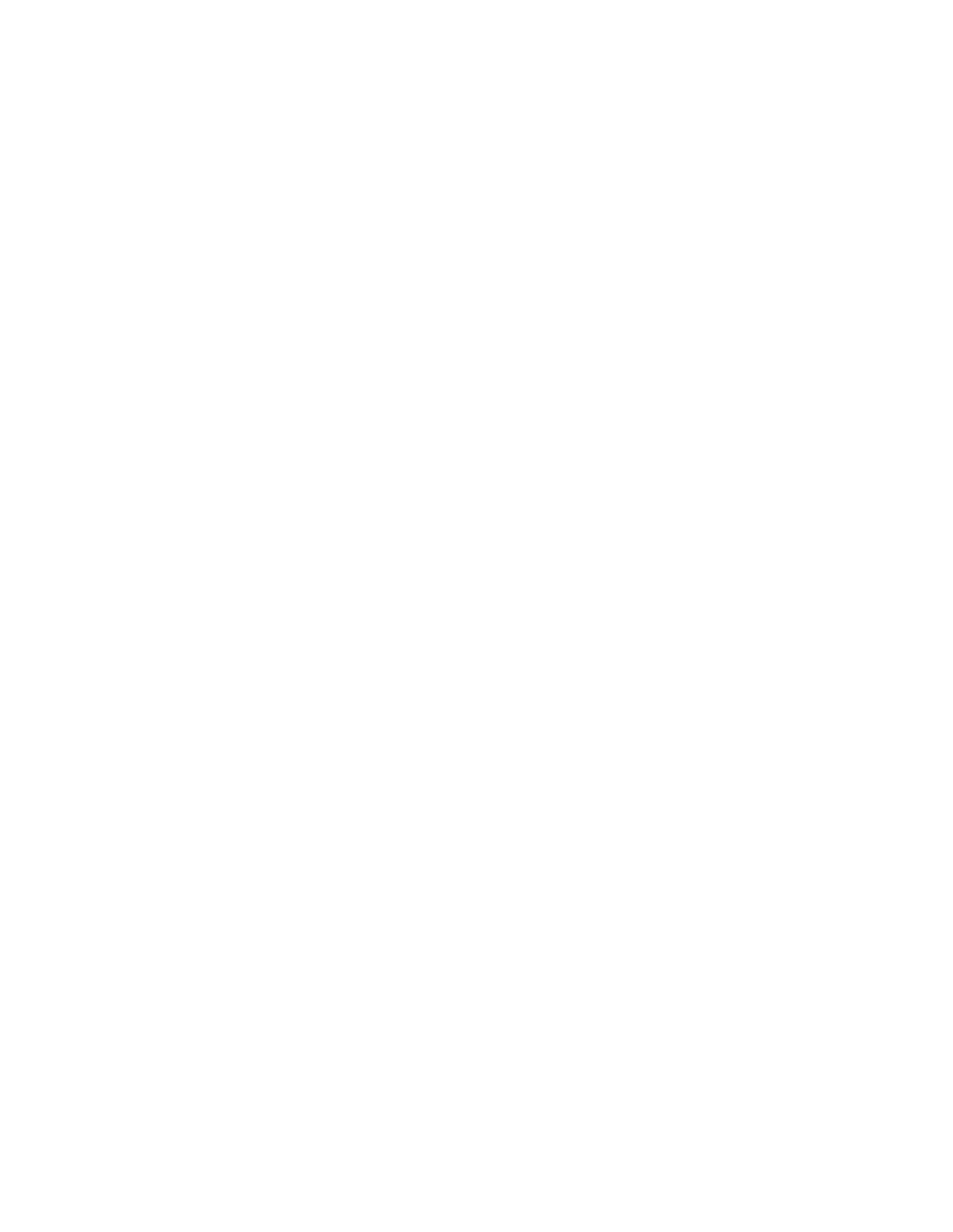# **BA350–EA Shelf SCSI Buses**

This chapter describes the factory SCSI bus configurations of the BA350–EA and BA350–SA shelves when using an HSZ10–AX controller, including the terminators, jumpers, and SBBs. The SCSI bus components (that is, jumpers, terminators, and SBBs) and their physical locations are also defined.

**Note**

The SCSI bus factory configurations described in this chapter are only valid when using the HSZ10–AX controller.

The BA350–EA has six single-ended SCSI bus connectors mounted at the bottom of the controller shelf on the front of the backplane. The cables for these connectors exit through the front of the shelf.

Each bus requires a terminator at both ends. Jumpers are required for extending a bus. The terminator and jumper connectors are mounted on the rear of the backplane. You must remove the blowers to configure the SCSI buses. The use of the jumpers is determined by the number of drives installed. The basic HSZ10 5x1 bus does not require any jumpers. Jumpers are required for all the other bus configurations (that is, 5x2 through 5x6). See Section 3.1 for more information on SCSI bus configurations.

**Note** 

Be sure to place unused jumpers where you can readily find them.

After you have configured and tested your buses, you can mount the extra jumpers on unused backplane connectors without affecting bus operation.

**WARNING**

Service procedures described in this manual involving blower removal or access to the rear of the shelf must be performed only by qualified service personnel.

To reduce the risk of electrical energy hazard, disconnect the power cables from the shelf power SBBs before removing shelf blower assemblies or performing service in the backplane area, such as modifying the SCSI bus.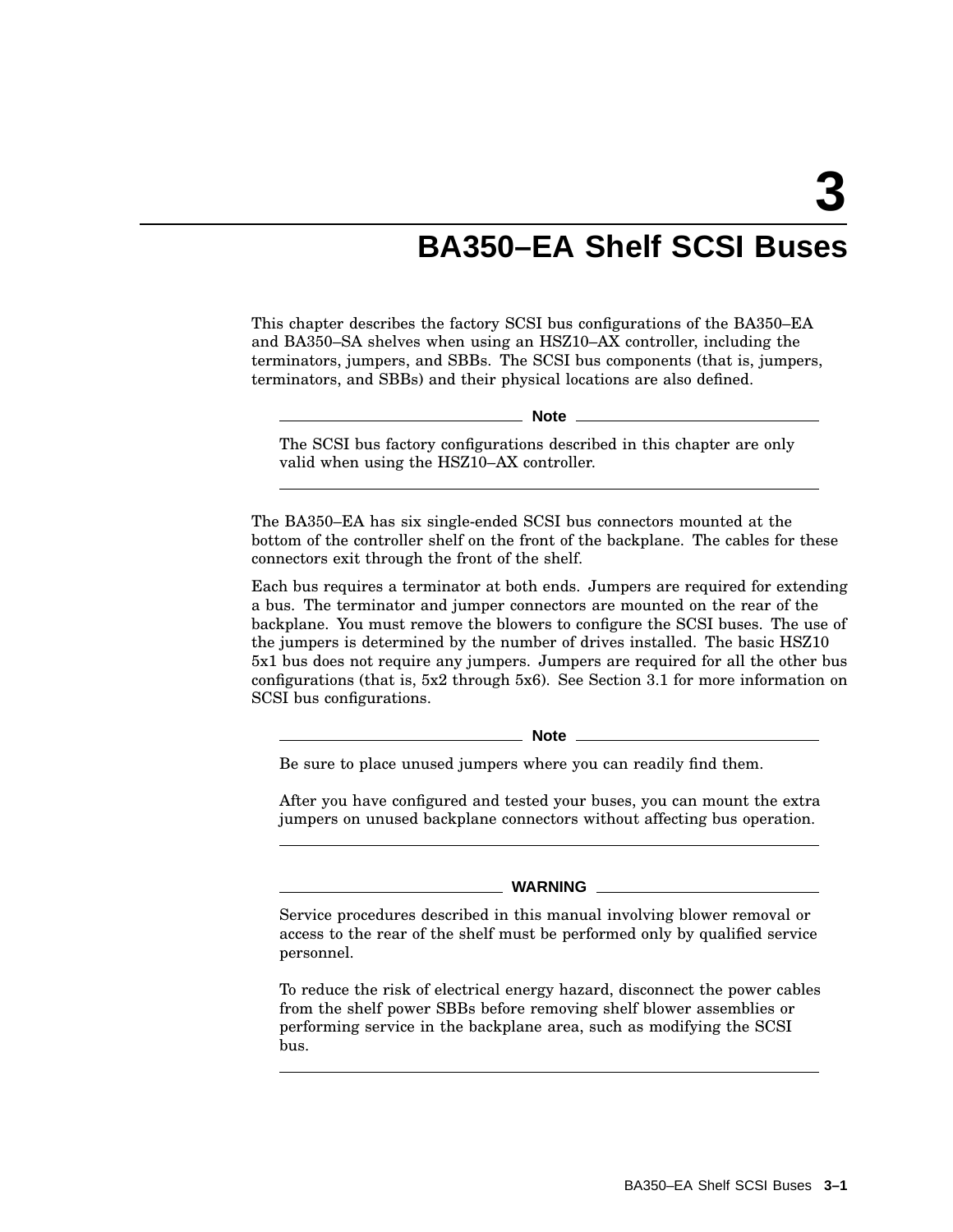To *initially* configure the buses, complete the following procedure:

**Table 3–1 Configuring SCSI Buses**

| Step | <b>Procedure</b>                                                                                                                                                     |
|------|----------------------------------------------------------------------------------------------------------------------------------------------------------------------|
| 1.   | Select the bus configuration from Sections 3.2 through 3.7.                                                                                                          |
| 2.   | Turn off power to the shelves.                                                                                                                                       |
| 3.   | If you cannot access the rear of the shelf, remove the shelf from the cabinet.                                                                                       |
| 4.   | Remove the blowers from the shelf as described in Section 1.6.                                                                                                       |
| 5.   | Ground yourself by pressing a finger to an open space on the backplane.                                                                                              |
|      | <b>CAUTION</b>                                                                                                                                                       |
|      | To prevent ESD damage to devices on the SCSI bus, do not touch the SBB<br>backplane connector pins.                                                                  |
| 6.   | Install jumper W1 on all terminator boards (BA35X–MB) and jumper boards<br>(BA35X–MC) to either enable or disable the SHELF OK signal. (Refer to<br>Section $1.4.2.$ |
| 7.   | Position terminators and jumpers as shown in Figures 3–1 through 3–6.                                                                                                |
| 8.   | Position the storage devices as shown in Figures 3–1 through 3–6.                                                                                                    |
| 9.   | Repeat Steps 2 through 8 for all shelves.                                                                                                                            |
|      |                                                                                                                                                                      |

10. Replace the shelves that were removed in step 3.

11. Apply power to all shelves and verify proper operation.

#### **Note**

The following diagrams show the SCSI bus address for each BA350 modular shelf slot. Normally, the device address and the slot number are the same. When there is a difference or there is no device address, the slot number is shown in parentheses.

Sections 3.2 through 3.7 define the BA350–EA shelf factory configurations when using the HSZ10–AX controller. For each bus, there is a table that describes the components required (for example, buses, SBBs, terminators, and so forth), the buses for each shelf, and the location, by slot, of the terminators and jumpers. There is also a schematic diagram showing the same information.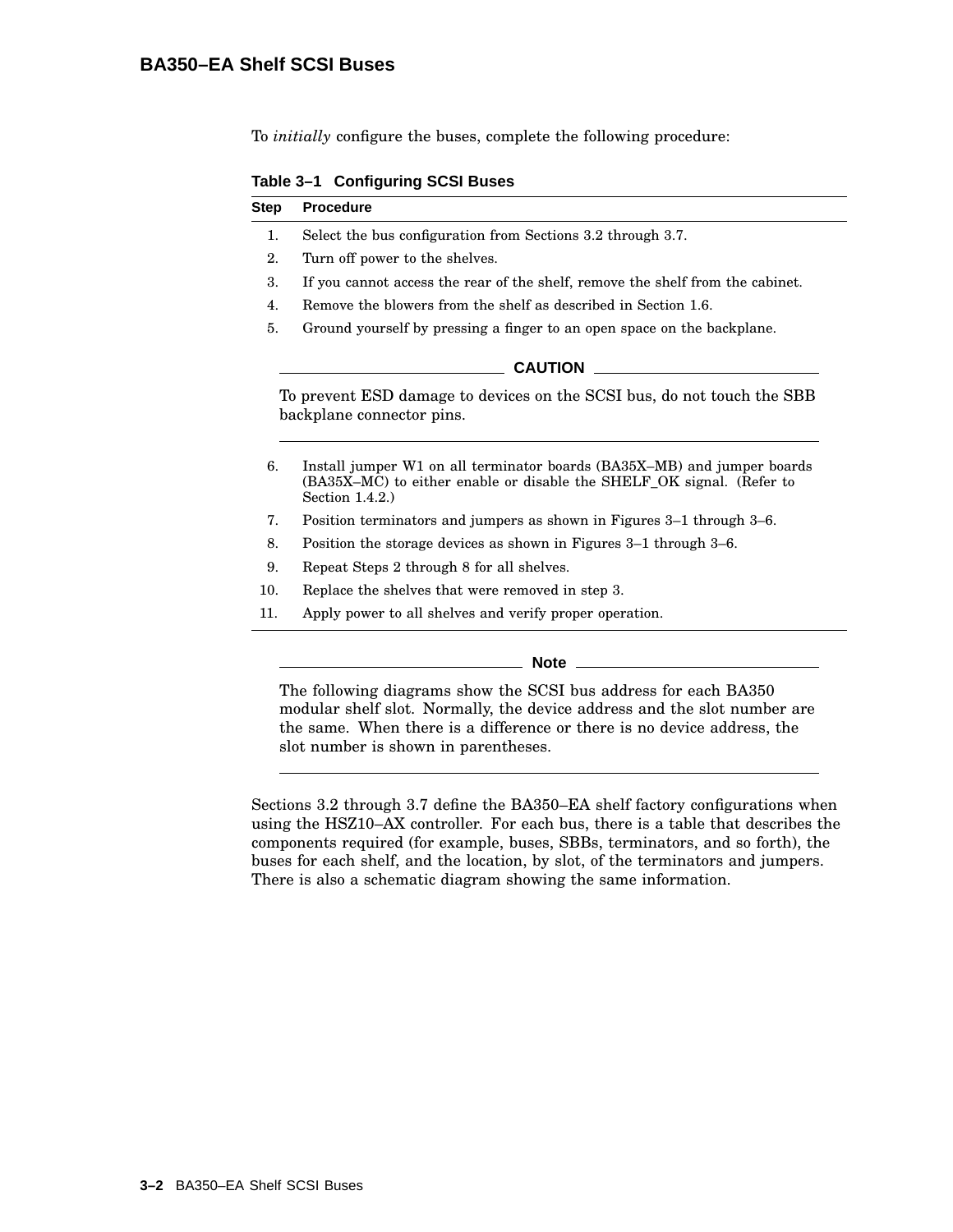# **3.1 SCSI Bus Configurations**

SCSI bus configurations are identified by a three-character descriptor which defines:

- The number of SCSI buses
- The maximum number of SBBs (that is, devices or ranks allowable per bus)

This descriptor is also used to define the maximum number of SBBs per configuration. For example, a 5x3 SCSI bus configuration indicates that there are five SCSI buses and three SBBs per bus. This configuration can accommodate a maximum of 15 SBBs.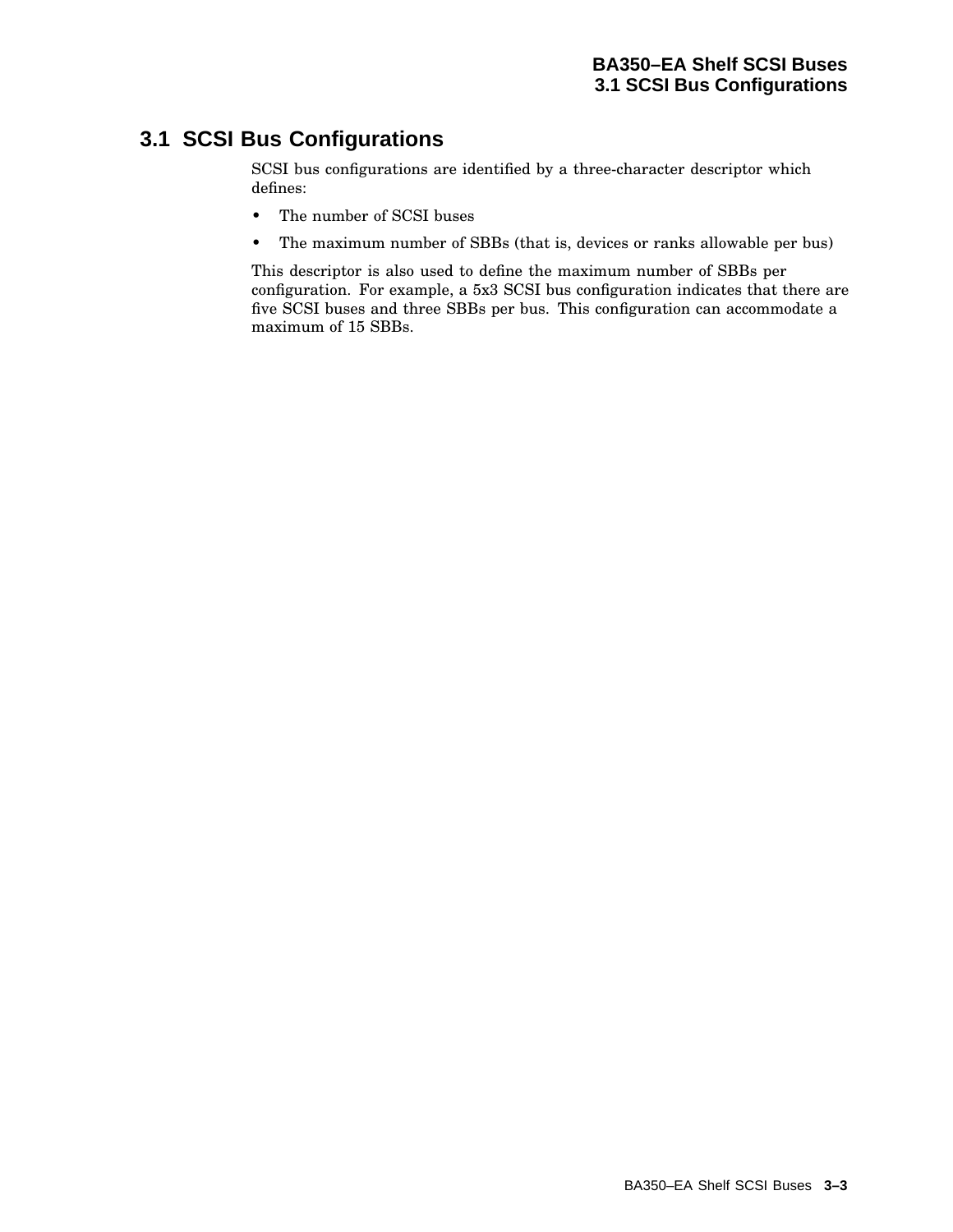### **BA350–EA Shelf SCSI Buses 3.2 5x1 SCSI Bus—Factory Configuration**

# **3.2 5x1 SCSI Bus—Factory Configuration**

The 5x1 SCSI bus configuration does not require any jumpers or internal SCSI cables. Table 3–2 defines the 5x1 SCSI bus components and their physical locations. Figure 3–1 is a schematic of this configuration.

| Table 3-2 5x1 SCSI Bus Components |  |  |  |  |
|-----------------------------------|--|--|--|--|
|-----------------------------------|--|--|--|--|

| <b>Item</b>               | <b>BA350-EA</b>                                  |  |  |  |  |  |
|---------------------------|--------------------------------------------------|--|--|--|--|--|
| <b>SCSI Buses: 5</b>      |                                                  |  |  |  |  |  |
|                           | SCSI bus 1                                       |  |  |  |  |  |
|                           | SCSI bus 2                                       |  |  |  |  |  |
|                           | SCSI bus 3                                       |  |  |  |  |  |
|                           | SCSI bus 4                                       |  |  |  |  |  |
|                           | SCSI bus 5                                       |  |  |  |  |  |
|                           | Terminators (BA35X-MB): 6                        |  |  |  |  |  |
|                           | $\mathrm{Slot} 1\dagger$                         |  |  |  |  |  |
| SCSI bus 1                | Slot 7                                           |  |  |  |  |  |
| SCSI bus 2                | Slot 5                                           |  |  |  |  |  |
| SCSI bus 3                | Slot 4                                           |  |  |  |  |  |
| SCSI bus 4                | Slot 3                                           |  |  |  |  |  |
| SCSI bus 5                | Slot 2                                           |  |  |  |  |  |
|                           | Jumpers (BA35X-MC): None                         |  |  |  |  |  |
|                           |                                                  |  |  |  |  |  |
| 31/2-Inch Storage SBBs: 5 |                                                  |  |  |  |  |  |
| SCSI bus 1                | Slot 5                                           |  |  |  |  |  |
| SCSI bus 2                | Slot 4                                           |  |  |  |  |  |
| SCSI bus 3                | Slot 3                                           |  |  |  |  |  |
| SCSI bus 4                | Slot 2                                           |  |  |  |  |  |
| SCSI bus 5                | Slot 1                                           |  |  |  |  |  |
|                           | †Install this terminator for all configurations. |  |  |  |  |  |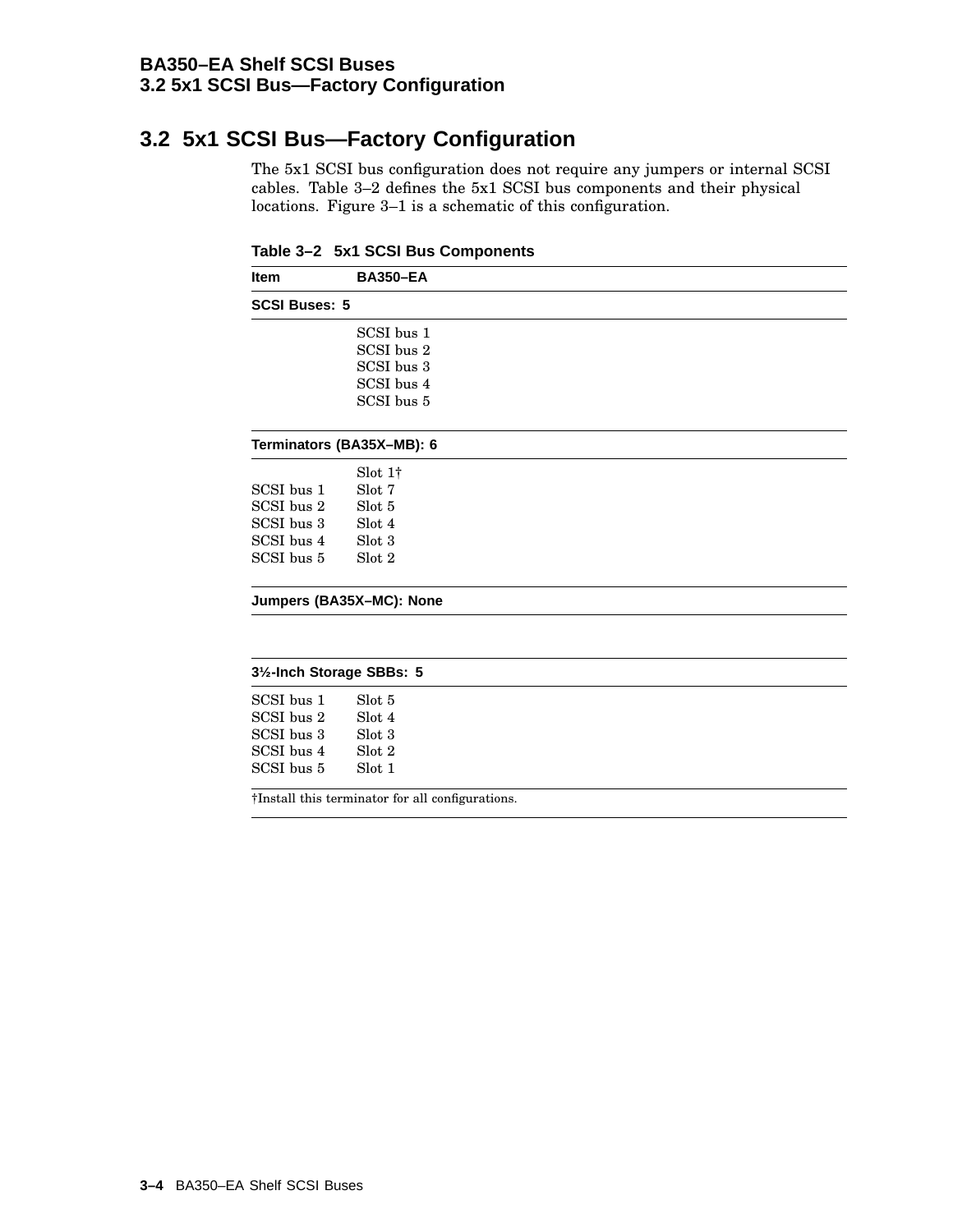# **BA350–EA Shelf SCSI Buses 3.2 5x1 SCSI Bus—Factory Configuration**

### **Figure 3–1 5x1 Bus Schematic**



| <b>BACKPLANE CONNECTION</b>                |
|--------------------------------------------|
| <b>INTIMITY TERMINATOR</b>                 |
| $L^{\perp}$ $L^{\perp}$ $L^{\perp}$ JUMPER |
| <b>SCSI CABLE</b>                          |
|                                            |

CXO-3589A-MC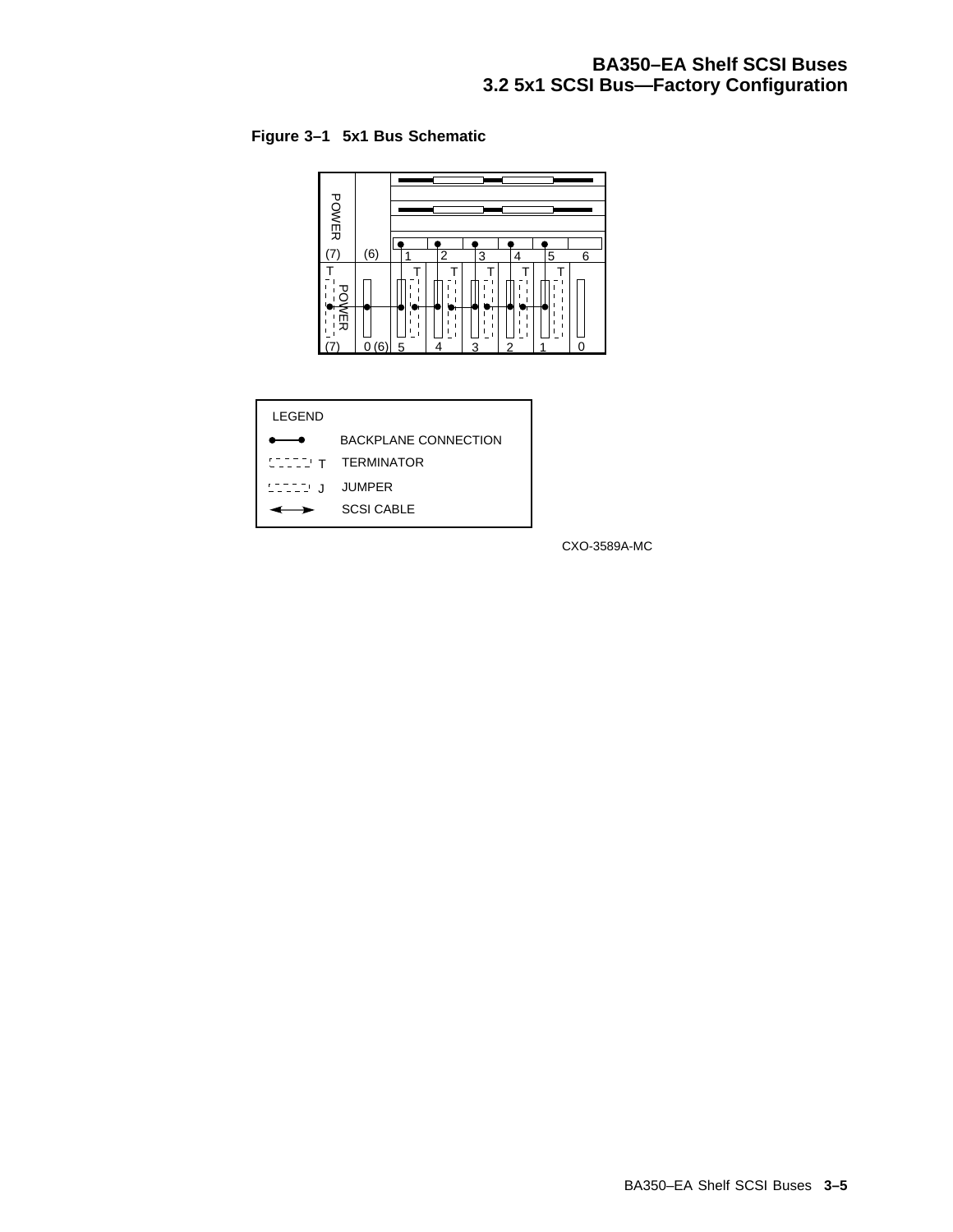### **BA350–EA Shelf SCSI Buses 3.3 5x2 SCSI Bus—Factory Configuration**

# **3.3 5x2 SCSI Bus—Factory Configuration**

Table 3–3 defines the 5x2 SCSI bus components and their physical locations. Figure 3–2 is a schematic of this configuration.

#### **CAUTION**

Do not use the following configuration when upgrading, as it can damage SCSI devices.

**Item BA350–EA First BA350–SA SCSI Buses: 5** SCSI bus 1 SCSI bus 2 SCSI bus 3 SCSI bus 4 SCSI bus 5 **Terminators (BA35X–MB): 5** Slot 1† **SCSI bus 1 SCSI bus 2** Slot 7 **SCSI bus 4 SCSI bus 3** Slot 5 Slot 5 **SCSI bus 5** Slot 3 **Jumpers (BA35X–MC): 2 SCSI bus 3** Slot 4 **SCSI bus 5** Slot 2 **3½-Inch Storage SBBs: 10 SCSI bus 1** Slot 5 Slot 6 **SCSI bus 3** Slot 3 Slot 4 **SCSI bus 5** Slot 1 Slot 2 **SCSI bus 2** Slot 2 Slot 4 **SCSI bus 4** Slot 3 Slot 5 †Install this terminator for all configurations.

**Table 3–3 5x2 SCSI Bus Components**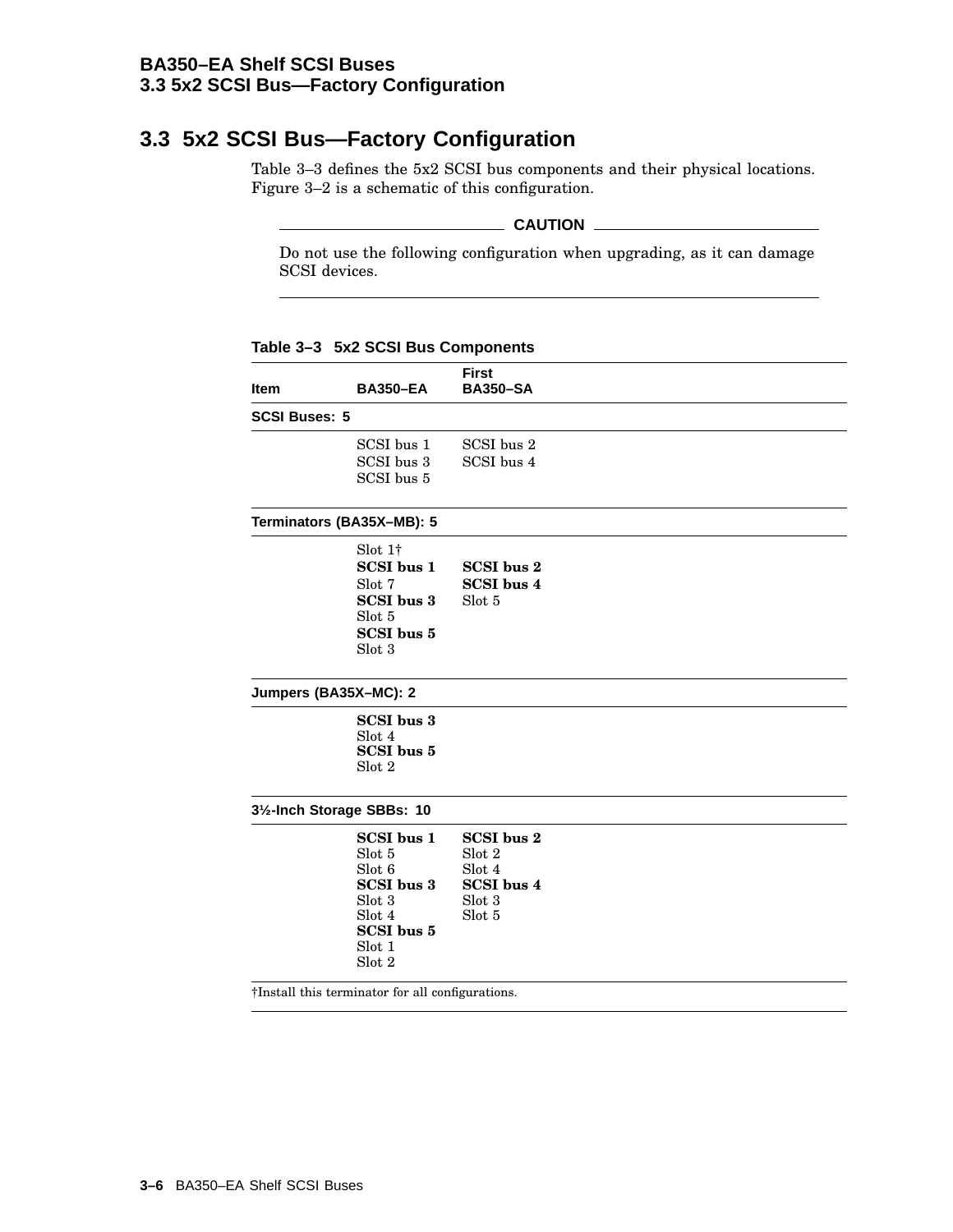# **BA350–EA Shelf SCSI Buses 3.3 5x2 SCSI Bus—Factory Configuration**

**Figure 3–2 5x2 Bus Schematic**





CXO-3590A-MC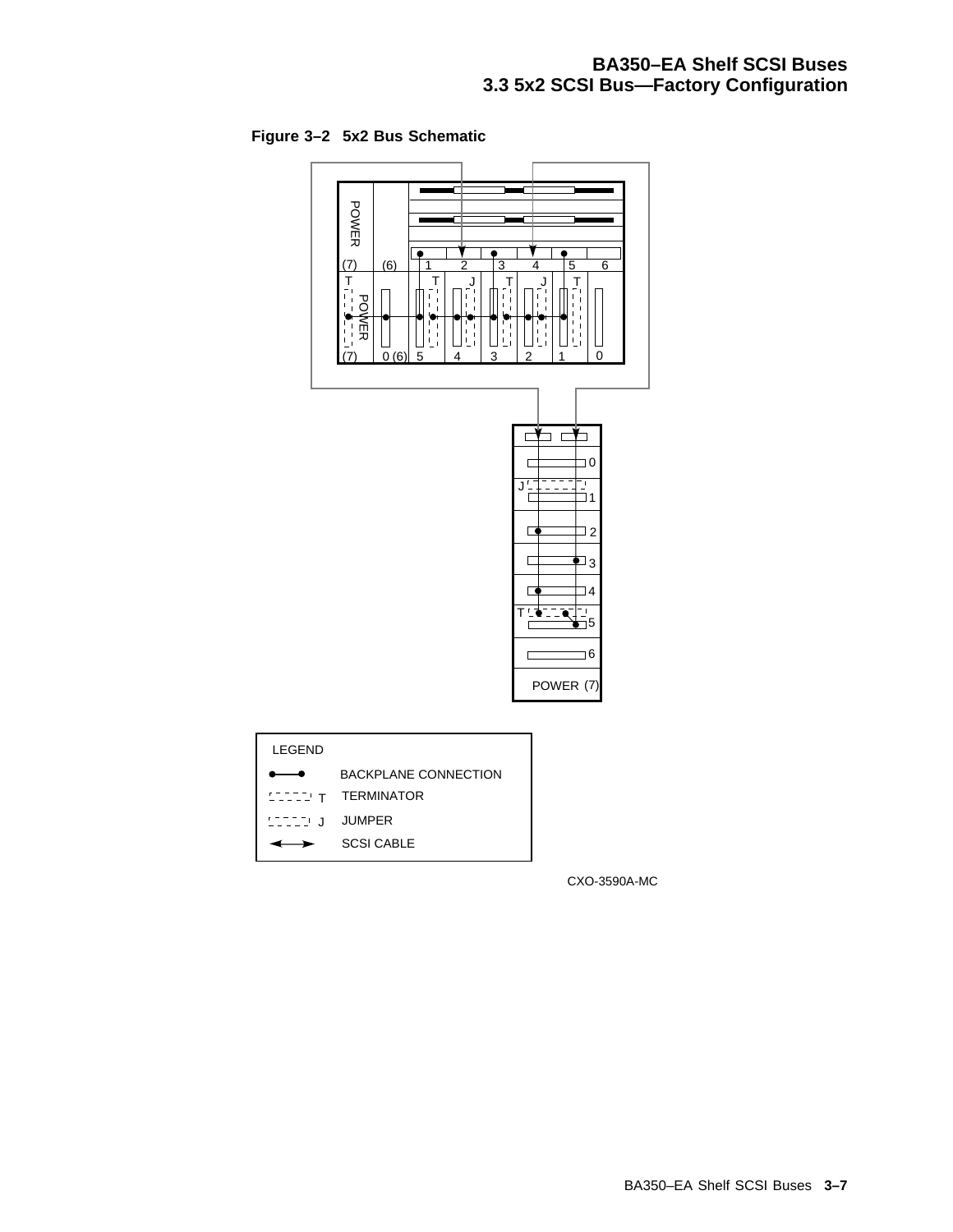### **BA350–EA Shelf SCSI Buses 3.4 5x3 SCSI Bus—Factory Configuration**

# **3.4 5x3 SCSI Bus—Factory Configuration**

Table 3–4 defines the 5x3 SCSI bus components and their physical locations. Figure 3–3 is a schematic of this configuration.

### **CAUTION**

Do not use the following configuration when upgrading, as it can damage SCSI devices.

| <b>Item</b>          | <b>BA350-EA</b>                                  | <b>First</b><br><b>BA350-SA</b>                                                             | <b>Second</b><br><b>BA350-SA</b>                                                                   |  |
|----------------------|--------------------------------------------------|---------------------------------------------------------------------------------------------|----------------------------------------------------------------------------------------------------|--|
| <b>SCSI Buses: 5</b> |                                                  |                                                                                             |                                                                                                    |  |
|                      | SCSI bus 5                                       | SCSI bus 1<br>SCSI bus 2                                                                    | SCSI bus 3<br>SCSI bus 4                                                                           |  |
|                      | Terminators (BA35X-MB): 4                        |                                                                                             |                                                                                                    |  |
|                      | $\text{Slot } 1\dagger$<br>SCSI bus 5<br>Slot 5  | SCSI bus 1<br><b>SCSI</b> bus 2<br>Slot 5                                                   | <b>SCSI</b> bus 3<br><b>SCSI</b> bus 4<br>Slot 5                                                   |  |
|                      | Jumpers (BA35X-MC): 2                            |                                                                                             |                                                                                                    |  |
|                      | SCSI bus 5<br>Slot 2<br>Slot 3                   |                                                                                             |                                                                                                    |  |
|                      | 31/ <sub>2</sub> -Inch Storage SBBs: 15          |                                                                                             |                                                                                                    |  |
|                      | SCSI bus 5<br>Slot 1<br>Slot 2<br>Slot 3         | <b>SCSI</b> bus 1<br>Slot 0<br>Slot 2<br>Slot 4<br>SCSI bus 2<br>Slot 1<br>Slot 3<br>Slot 5 | <b>SCSI</b> bus 3<br>Slot 0<br>Slot 2<br>Slot 4<br><b>SCSI</b> bus 4<br>Slot 1<br>Slot 3<br>Slot 5 |  |
|                      | †Install this terminator for all configurations. |                                                                                             |                                                                                                    |  |

**Table 3–4 5x3 SCSI Bus Components**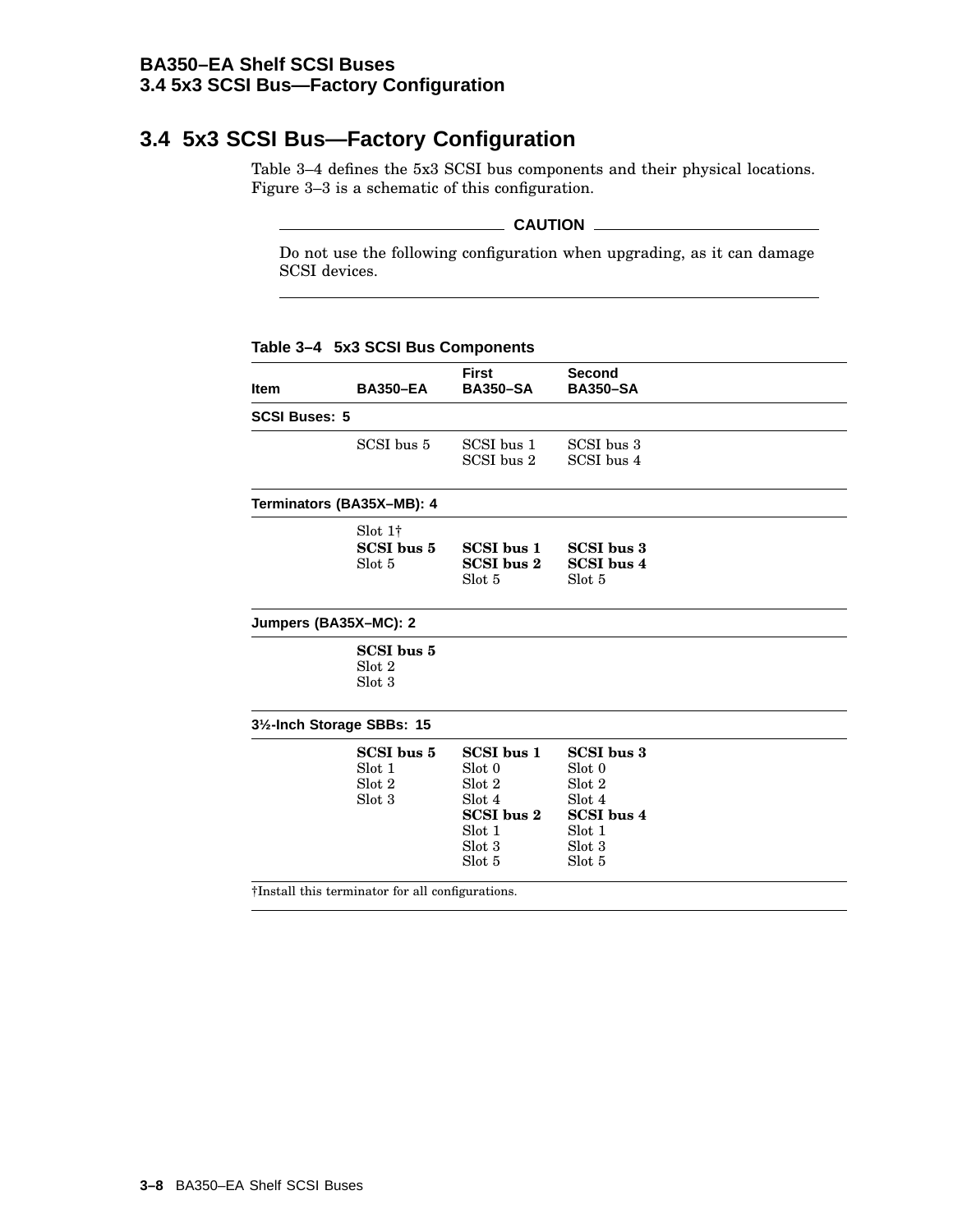# **BA350–EA Shelf SCSI Buses 3.4 5x3 SCSI Bus—Factory Configuration**

**Figure 3–3 5x3 Bus Schematic**



CXO-3591A-MC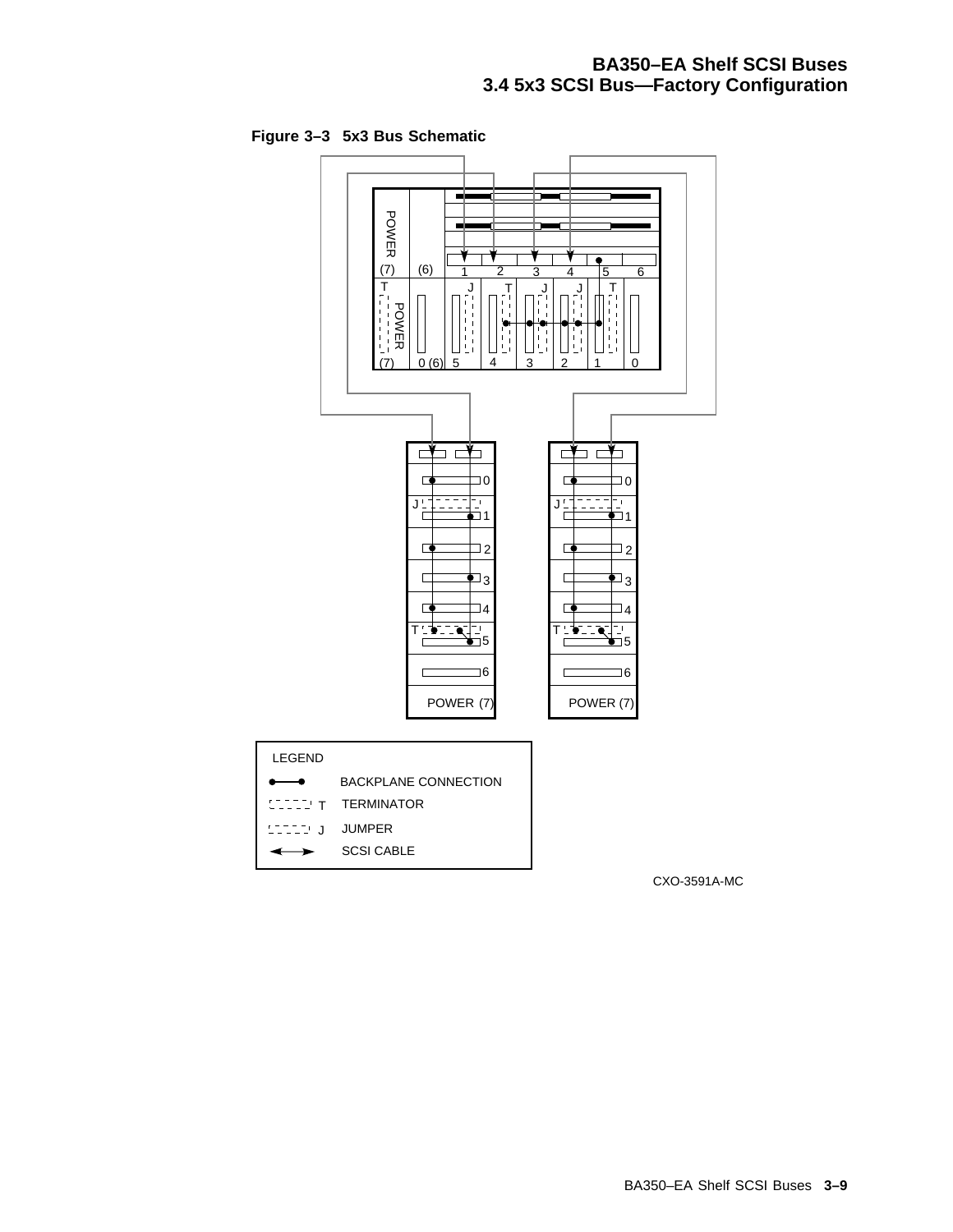### **BA350–EA Shelf SCSI Buses 3.5 5x4 SCSI Bus—Factory Configuration**

# **3.5 5x4 SCSI Bus—Factory Configuration**

Table 3–5 defines the 5x4 SCSI bus components and their physical locations. Figure 3–4 is a schematic of this configuration.

### **CAUTION**

Do not use the following configuration when upgrading, as it can damage SCSI devices.

#### **Table 3–5 5x4 SCSI Bus Components**

| <b>Item</b>          | <b>BA350-EA</b>                         | <b>First</b><br><b>BA350-SA</b> | <b>Second</b><br><b>BA350-SA</b> | <b>Third</b><br><b>BA350-SA</b> | <b>Fourth</b><br><b>BA350-SA</b> |
|----------------------|-----------------------------------------|---------------------------------|----------------------------------|---------------------------------|----------------------------------|
| <b>SCSI Buses: 5</b> |                                         |                                 |                                  |                                 |                                  |
|                      | SCSI bus 5                              | SCSI bus 1                      | SCSI bus 2                       | SCSI bus 3                      | SCSI bus 4                       |
|                      | Terminators (BA35X-MB): 6               |                                 |                                  |                                 |                                  |
|                      | $Slot 1\dagger$                         |                                 |                                  |                                 |                                  |
|                      | Slot 5                                  | Slot 1                          | Slot 1                           | Slot 1                          | Slot 1                           |
|                      | Jumpers (BA35X-MC): 7                   |                                 |                                  |                                 |                                  |
|                      | Slot 2                                  | Slot 5                          | Slot 5                           | Slot 5                          | Slot 5                           |
|                      | Slot 3                                  |                                 |                                  |                                 |                                  |
|                      | Slot 4                                  |                                 |                                  |                                 |                                  |
|                      | 31/ <sub>2</sub> -Inch Storage SBBs: 20 |                                 |                                  |                                 |                                  |
|                      | Slot 1                                  | Slot 2                          | Slot 2                           | Slot 2                          | Slot 2                           |
|                      | Slot 2                                  | Slot 3                          | Slot 3                           | Slot 3                          | Slot 3                           |
|                      | Slot 3                                  | Slot 4                          | Slot 4                           | Slot 4                          | Slot 4                           |
|                      | Slot 4                                  | Slot 5                          | Slot 5                           | Slot 5                          | Slot 5                           |
| .                    |                                         | $\sim$<br>$\cdots$              |                                  |                                 |                                  |

†Install this terminator for all configurations.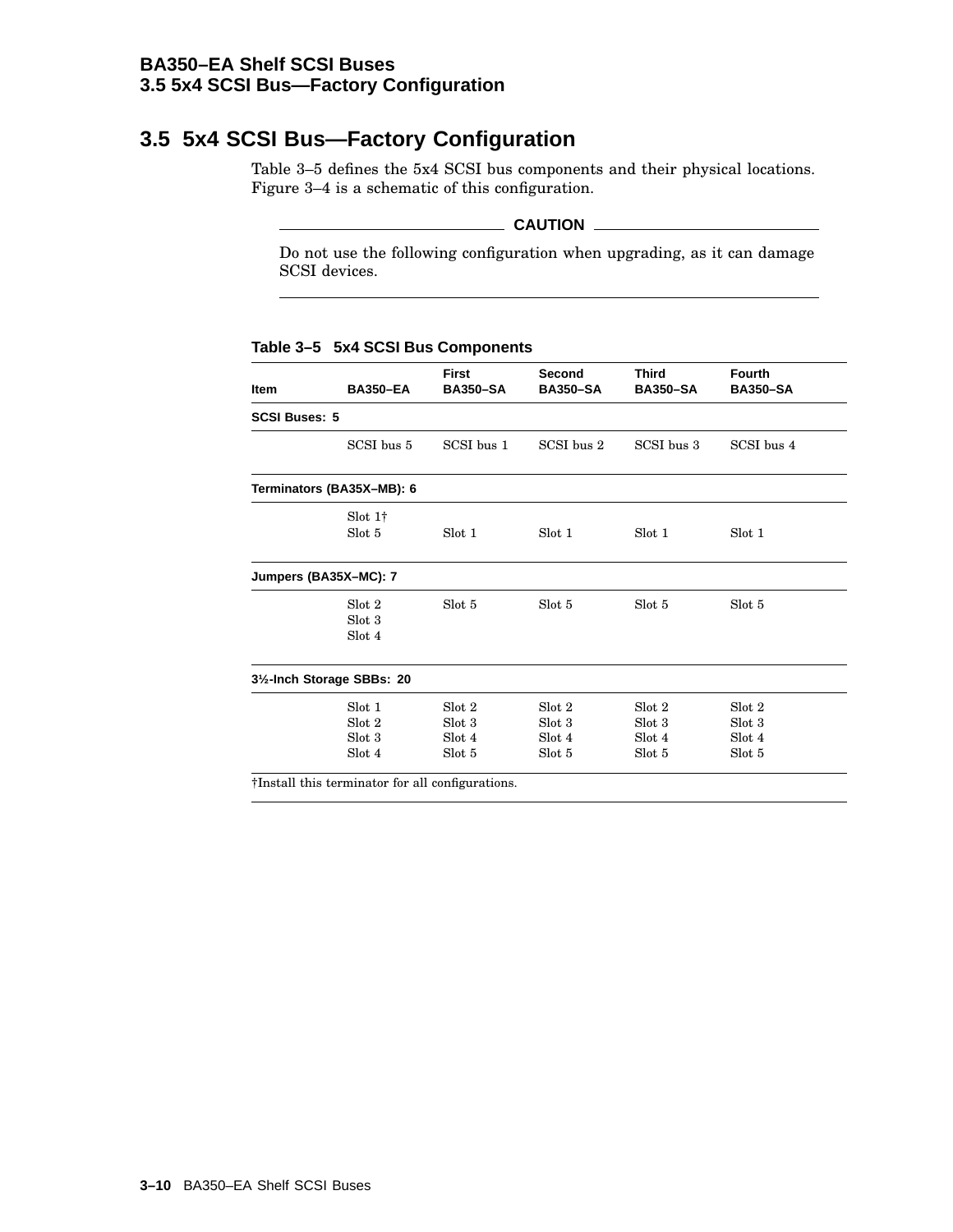# **BA350–EA Shelf SCSI Buses 3.5 5x4 SCSI Bus—Factory Configuration**

**Figure 3–4 5x4 Bus Schematic**



CXO-3592A-MC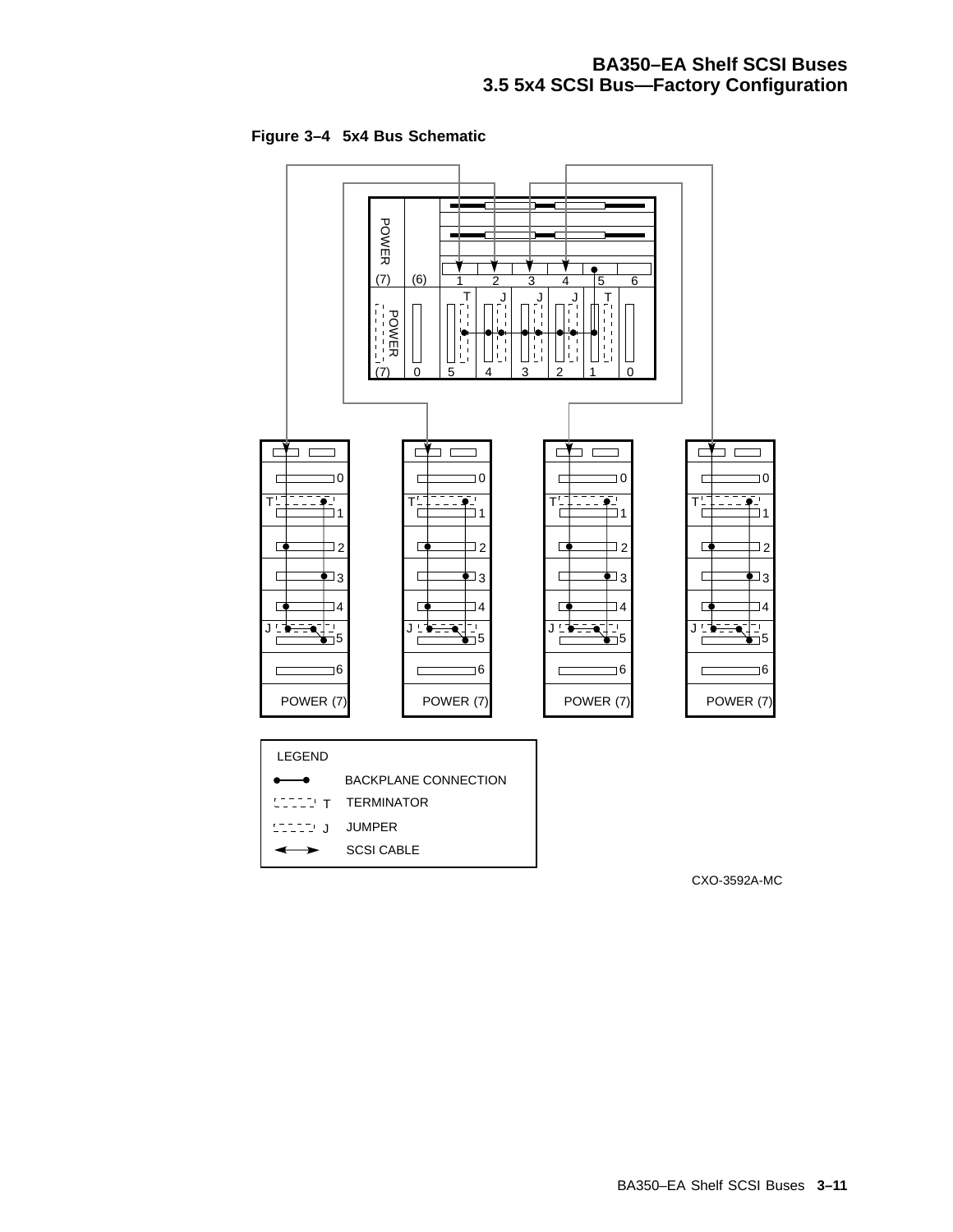### **BA350–EA Shelf SCSI Buses 3.6 5x5 SCSI Bus—Factory Configuration**

# **3.6 5x5 SCSI Bus—Factory Configuration**

Table 3–6 defines the 5x5 SCSI bus components and their physical locations. Figure 3–5 is a schematic of this configuration.

### **CAUTION**

Do not use the following configuration when upgrading, as it can damage SCSI devices.

### **Table 3–6 5x5 SCSI Bus Components**

| Item                 | <b>BA350-EA</b>                                  | <b>First</b><br><b>BA350-SA</b> | Second<br><b>BA350-SA</b> | <b>Third</b><br><b>BA350-SA</b> | <b>Fourth</b><br><b>BA350-SA</b> |
|----------------------|--------------------------------------------------|---------------------------------|---------------------------|---------------------------------|----------------------------------|
| <b>SCSI Buses: 5</b> |                                                  |                                 |                           |                                 |                                  |
|                      | SCSI bus 5                                       | SCSI bus 1                      | SCSI bus 2                | SCSI bus 3                      | SCSI bus 4                       |
|                      | Terminators (BA35X-MB): 6                        |                                 |                           |                                 |                                  |
|                      | $Slot 1\dagger$                                  |                                 |                           |                                 |                                  |
|                      | Slot 7                                           | Slot 1                          | Slot 1                    | Slot 1                          | Slot 1                           |
|                      | Jumpers (BA35X-MC): 8                            |                                 |                           |                                 |                                  |
|                      | Slot 2                                           | Slot 5                          | Slot 5                    | Slot 5                          | Slot 5                           |
|                      | Slot 3                                           |                                 |                           |                                 |                                  |
|                      | Slot 4                                           |                                 |                           |                                 |                                  |
|                      | Slot 5                                           |                                 |                           |                                 |                                  |
|                      | 31/2-Inch Storage SBBs: 25                       |                                 |                           |                                 |                                  |
|                      | Slot 1                                           | Slot 1                          | Slot 1                    | Slot 1                          | Slot 1                           |
|                      | Slot 2                                           | Slot 2                          | Slot 2                    | Slot 2                          | Slot 2                           |
|                      | Slot 3                                           | Slot 3                          | Slot 3                    | Slot 3                          | Slot 3                           |
|                      | Slot 4                                           | Slot 4                          | Slot 4                    | Slot 4                          | Slot 4                           |
|                      | Slot 5                                           | Slot 5                          | Slot 5                    | Slot 5                          | Slot 5                           |
|                      | †Install this terminator for all configurations. |                                 |                           |                                 |                                  |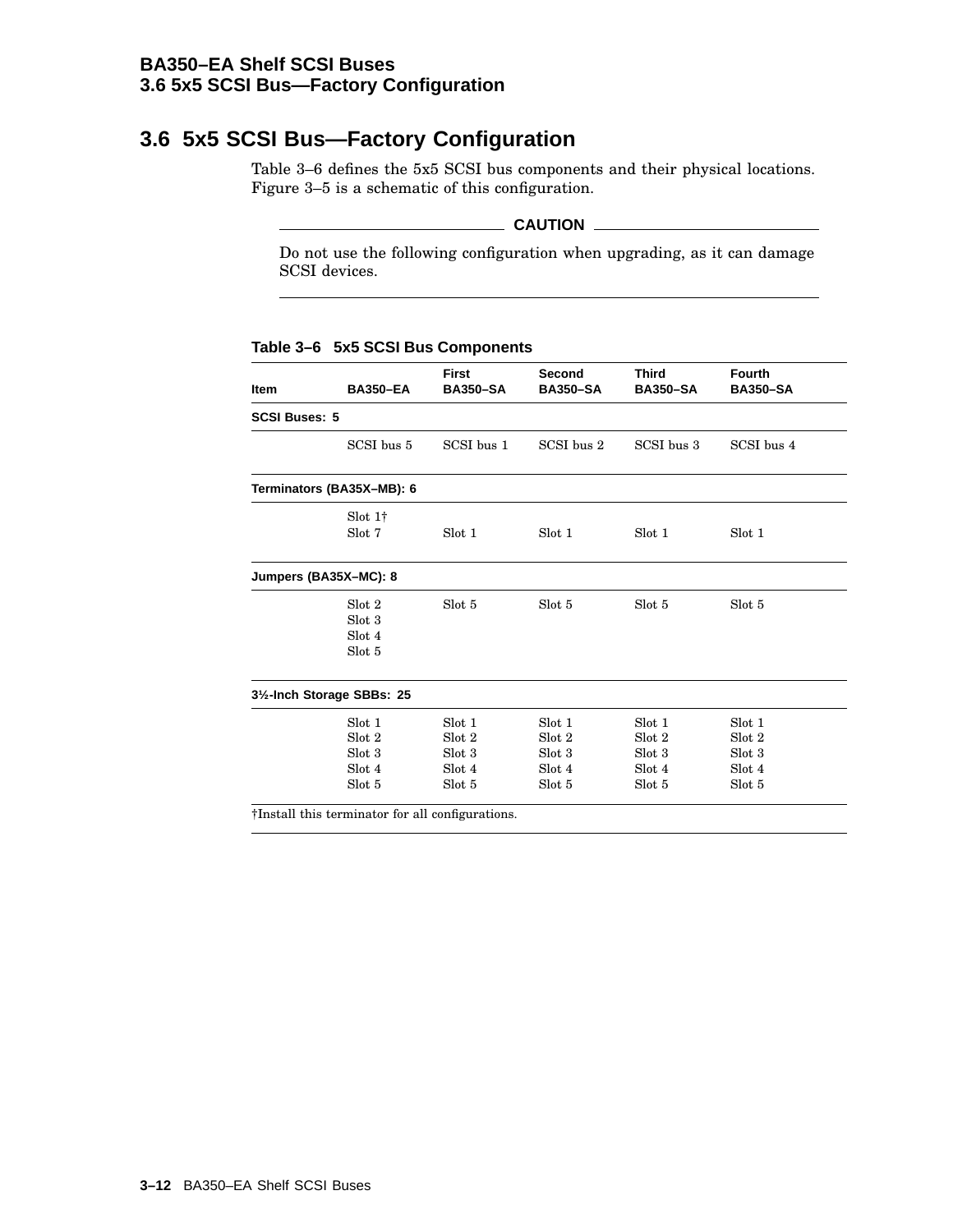# **BA350–EA Shelf SCSI Buses 3.6 5x5 SCSI Bus—Factory Configuration**

**Figure 3–5 5x5 Bus Schematic**



CXO-3593A-MC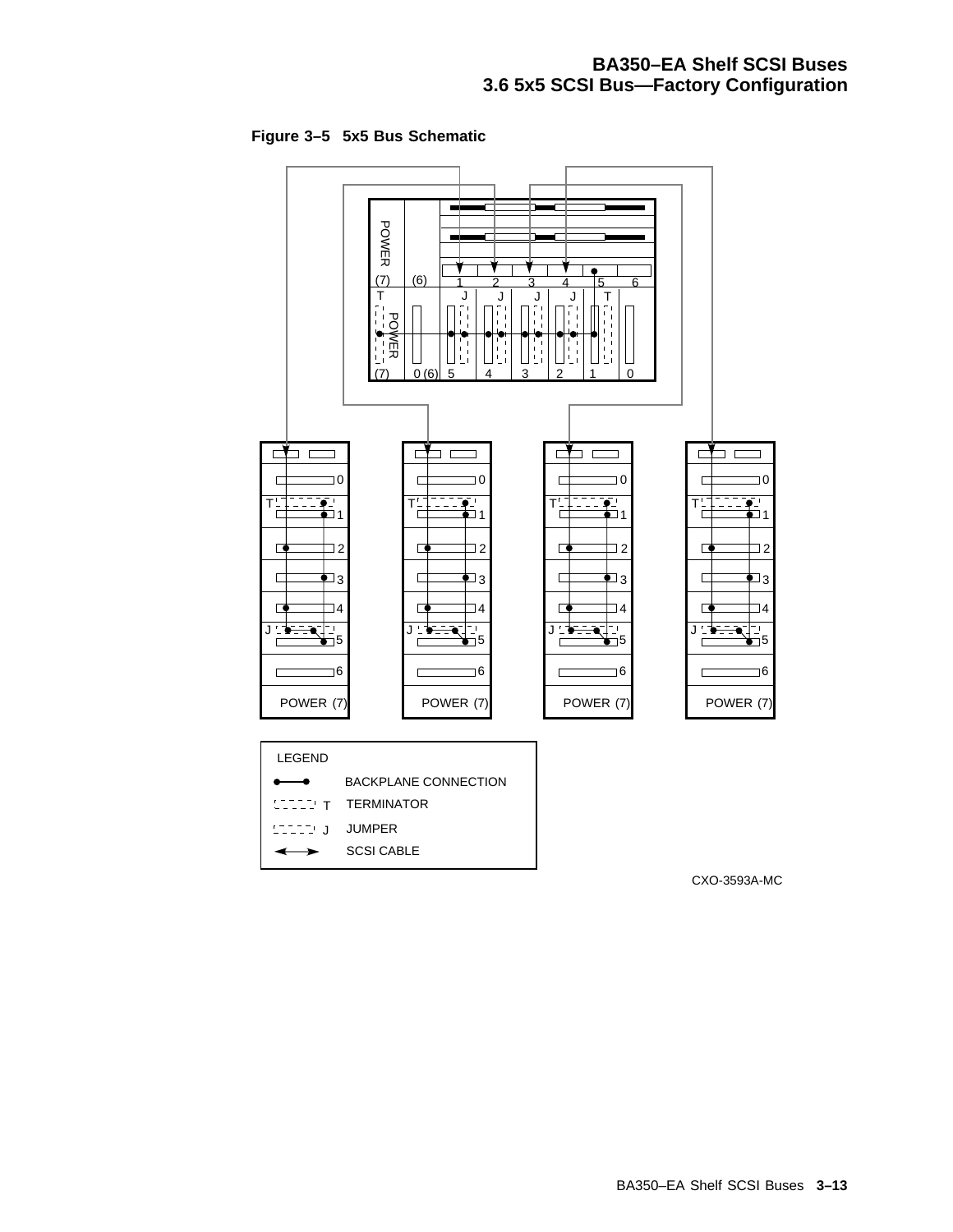### **BA350–EA Shelf SCSI Buses 3.7 5x6 SCSI Bus—Factory Configuration**

# **3.7 5x6 SCSI Bus—Factory Configuration**

Table 3–7 defines the 5x6 SCSI bus components and their physical locations. Figure 3–6 is a schematic of this configuration.

### **CAUTION**

Do not use the following configuration when upgrading, as it can damage SCSI devices.

| Table 3-7 5x6 SCSI Bus Components |  |  |
|-----------------------------------|--|--|
|                                   |  |  |

| Item                 | <b>BA350-EA</b>                                  | <b>First</b><br><b>BA350-SA</b> | <b>Second</b><br><b>BA350-SA</b> | <b>Third</b><br><b>BA350-SA</b> | <b>Fourth</b><br><b>BA350-SA</b> |
|----------------------|--------------------------------------------------|---------------------------------|----------------------------------|---------------------------------|----------------------------------|
| <b>SCSI Buses: 5</b> |                                                  |                                 |                                  |                                 |                                  |
|                      | SCSI bus 5                                       | SCSI bus 1                      | SCSI bus 2                       | SCSI bus 3                      | SCSI bus 4                       |
|                      | Terminators (BA35X-MB): 6                        |                                 |                                  |                                 |                                  |
|                      | $Slot 1\dagger$                                  |                                 |                                  |                                 |                                  |
|                      | Slot 7                                           | Slot 1                          | Slot 1                           | Slot 1                          | Slot 1                           |
|                      | Jumpers (BA35X-MC): 8                            |                                 |                                  |                                 |                                  |
|                      | Slot 2                                           | Slot 5                          | Slot 5                           | Slot 5                          | Slot 5                           |
|                      | Slot 3                                           |                                 |                                  |                                 |                                  |
|                      | Slot 4                                           |                                 |                                  |                                 |                                  |
|                      | Slot 5                                           |                                 |                                  |                                 |                                  |
|                      | 31/2-Inch Storage SBBs: 30                       |                                 |                                  |                                 |                                  |
|                      | Slot 1                                           | Slot 0                          | Slot 0                           | Slot 0                          | Slot 0                           |
|                      | Slot 2                                           | Slot 1                          | Slot 1                           | Slot 1                          | Slot 1                           |
|                      | Slot 3                                           | Slot 2                          | Slot 2                           | Slot 2                          | Slot 2                           |
|                      | Slot 4                                           | Slot 3                          | Slot 3                           | Slot 3                          | Slot 3                           |
|                      | Slot 5                                           | Slot 4                          | Slot 4                           | Slot 4                          | Slot 4                           |
|                      | Slot 6                                           | Slot 5                          | Slot 5                           | Slot 5                          | Slot 5                           |
|                      | †Install this terminator for all configurations. |                                 |                                  |                                 |                                  |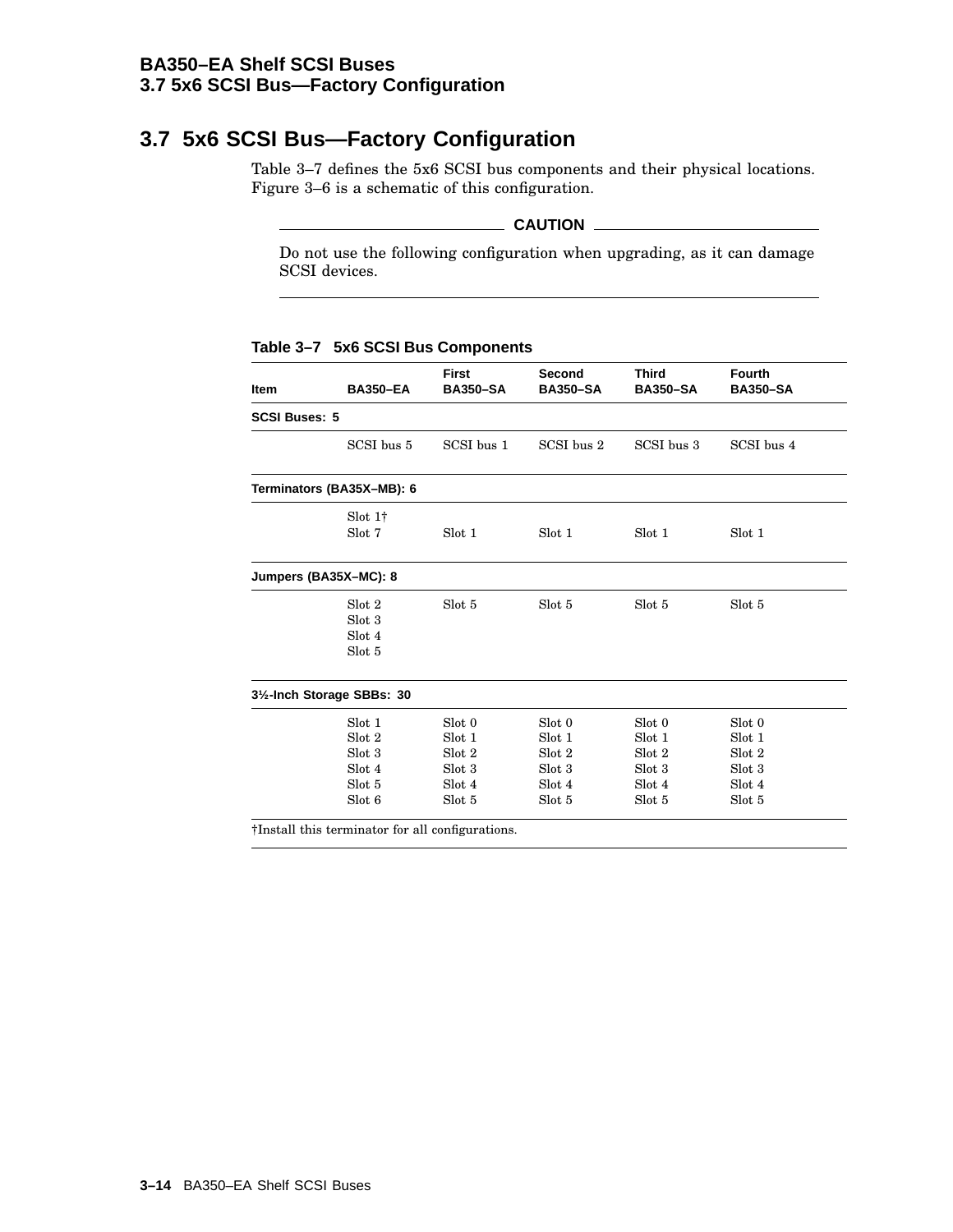# **BA350–EA Shelf SCSI Buses 3.7 5x6 SCSI Bus—Factory Configuration**

**Figure 3–6 5x6 Bus Schematic**



CXO-3594A-MC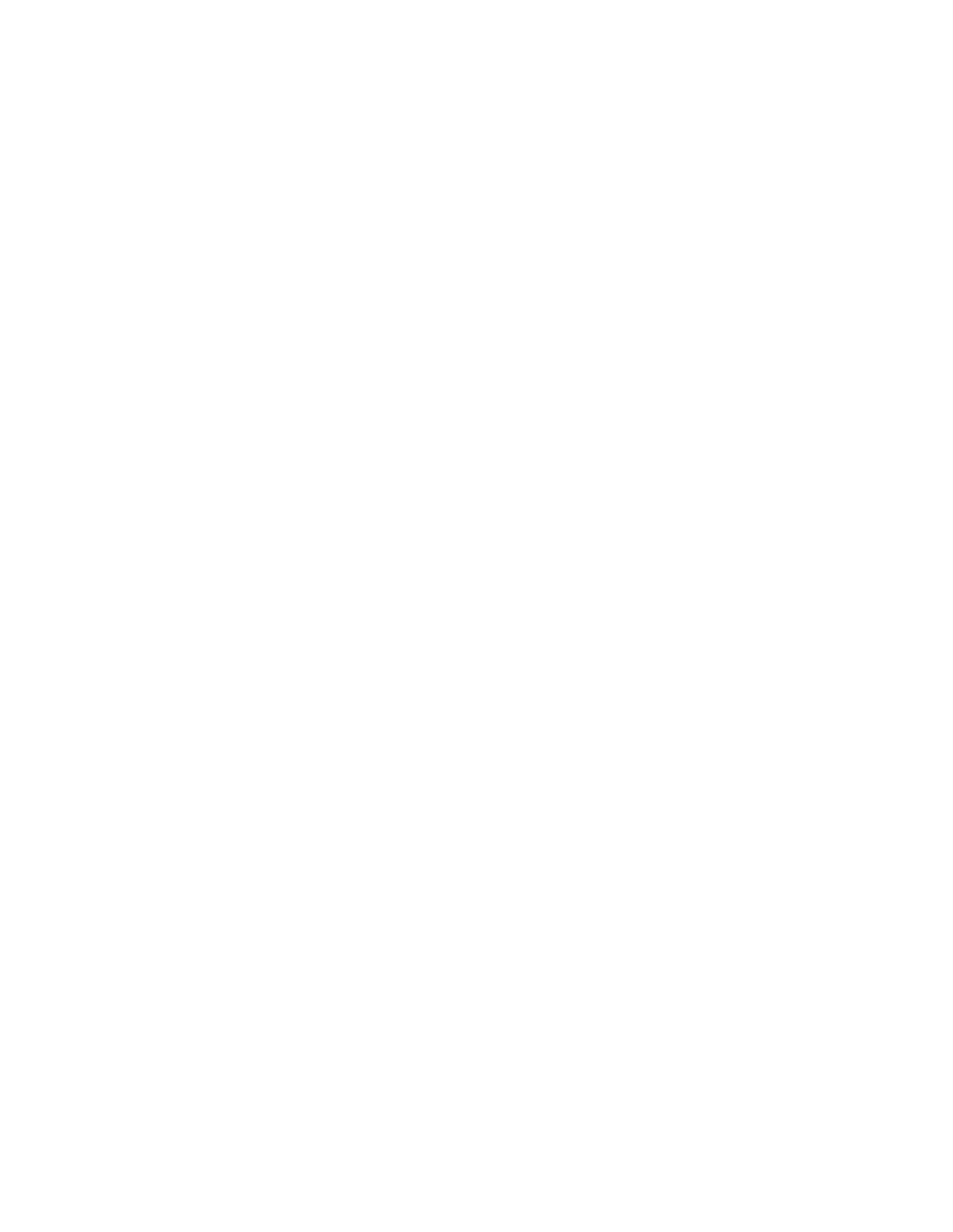# **4 DWZZA–VA Bus Adapter**

The DECstor/me modular storage shelf subsystem uses the DWZZA–VA bus adapter for compatibility between the two SCSI bus types. The DWZZA–VA bus adapter is mounted in a 3½-inch system building block (SBB). The DWZZA–VA bus adapter can only be installed in slot 0 of a storage shelf, as shown in Figure 4–1. The DWZZA–VA bus adapter is connected to the HSx controller with a cable and to the host by the SCSI cable connected to SCSI connector 6.



**Figure 4–1 BA350–EA Shelf with DWZZA–VA Bus Adapter SBB Installed**

CXO-3637A-MC

The DWZZA–VA bus adapter is mounted in a standard 3½-inch SBB and is always mounted in slot 0 of a DECstor/me shelf.

# **4.1 Major Features**

The major features of the DWZZA–VA bus adapter are as follows:

- No SCSI device modification is required.
- The use of two DWZZA–VA bus adapters extends the effective length of a synchronous, single-ended SCSI bus to 31 meters (102 feet).
- Data transfers are supported at rates of up to 10 Megabytes/second.
- A SCSI device address is not used.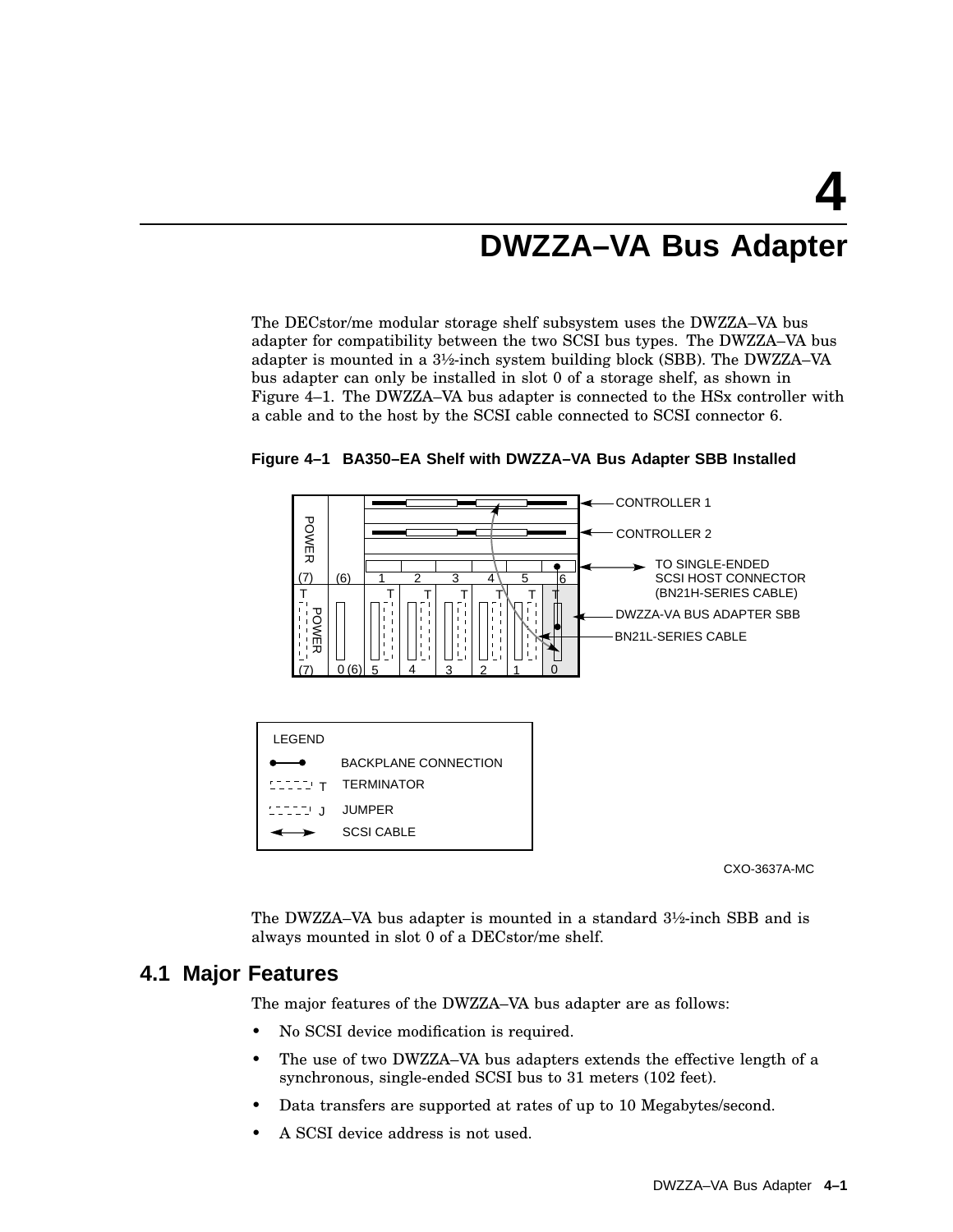- Two physical buses are converted into one logical bus with a total of eight device addresses (0 through 7).
- Both buses are terminated in the end-bus configuration.
- Either bus can be terminated in the mid-bus configuration.
- DWZZA–VA bus adapter operation is transparent to both buses.
- SCSI-2 bus phases are supported.

### **4.1.1 Device ID**

The DWZZA–VA bus adapter does not pass the SCSI shelf ID data to the differential SCSI device. Therefore, no device conflict exists with shelf slot 0 and SCSI hosts, which are manually set to SCSI ID 6 or 7.

# **4.1.2 SCSI Cables**

The SCSI cables used with the DWZZA–VA bus adapter and the HSZ10–AX controller are shown in Table 4–1.

| <b>Cable Number</b> | <b>Connectors</b>                                                                                                    |  |  |
|---------------------|----------------------------------------------------------------------------------------------------------------------|--|--|
|                     | Single-Ended Host to BA350-EA Shelf                                                                                  |  |  |
| <b>BN21H</b>        | 50-pin, high density, male, straight<br>50-pin, high density, male, right-angle, 2-56 jackscrews                     |  |  |
| <b>BN21J</b>        | 50-pin, high density, male, straight<br>50-pin, high density, male, straight                                         |  |  |
|                     | DWZZA-VA Bus Adapter to HSx Series Controller                                                                        |  |  |
| <b>BN21L</b>        | 68-pin, high density, male, right-angle, 2-56 jackscrews<br>68-pin, high density, male, right-angle, 2-56 jackscrews |  |  |

**Table 4–1 SCSI Cable Types**

### **4.1.3 Terminating the SCSI Buses**

All SCSI buses are terminated at the physical ends of the bus or cable. The configuration shown in Figure 4-1 is terminated in the following manner:

- The single-ended host is connected to the adapter using SCSI connector 6 on the BA350–EA modular storage shelf. The procedures for terminating the single-ended bus are:
	- Install a single-ended bus terminator on the host.
	- Install jumper J2 on the DWZZA–VA bus adapter to enable the singleended bus terminators.
- The DWZZA–VA bus adapter and the HSZ10–AX controller are connected by a 68-pin cable. Terminate the differential bus cables as follows:
	- Install differential bus terminators on the HSZ10–AX controller.
	- Install five SIP (single in-line package) resistors in the DWZZA–VA bus adapter at the adapter end of the differential bus cable.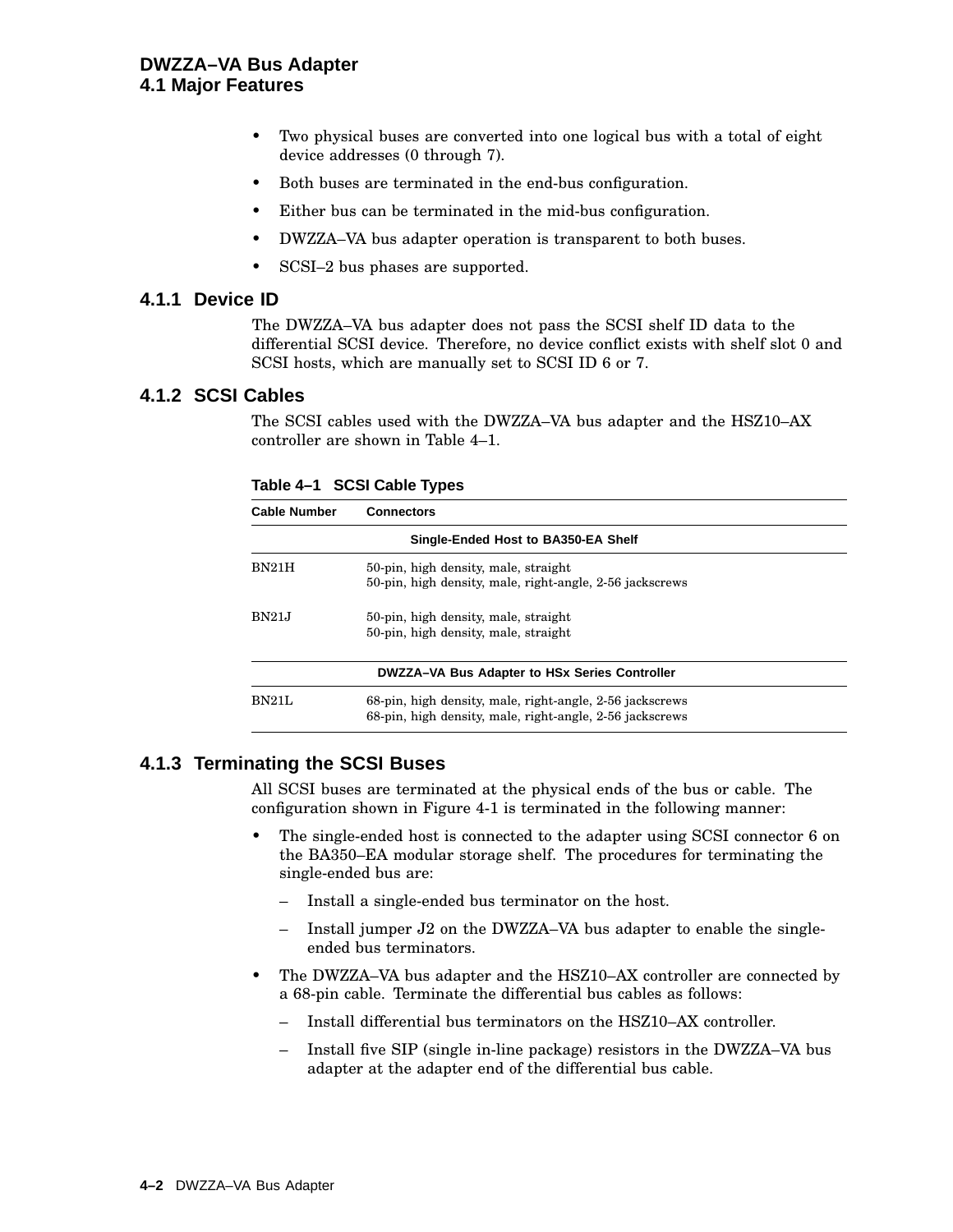# **DWZZA–VA Bus Adapter 4.1 Major Features**

**Note**

See the DWZZA–VA bus adapter documentation for jumper and SIP installation procedures.

# **4.1.4 Terminator Power**

 $\overline{a}$ 

The DWZZA–VA bus adapter supplies power to the SCSI terminators (TERMPOWER). TERMPOWER is current limited by self-resetting fuses.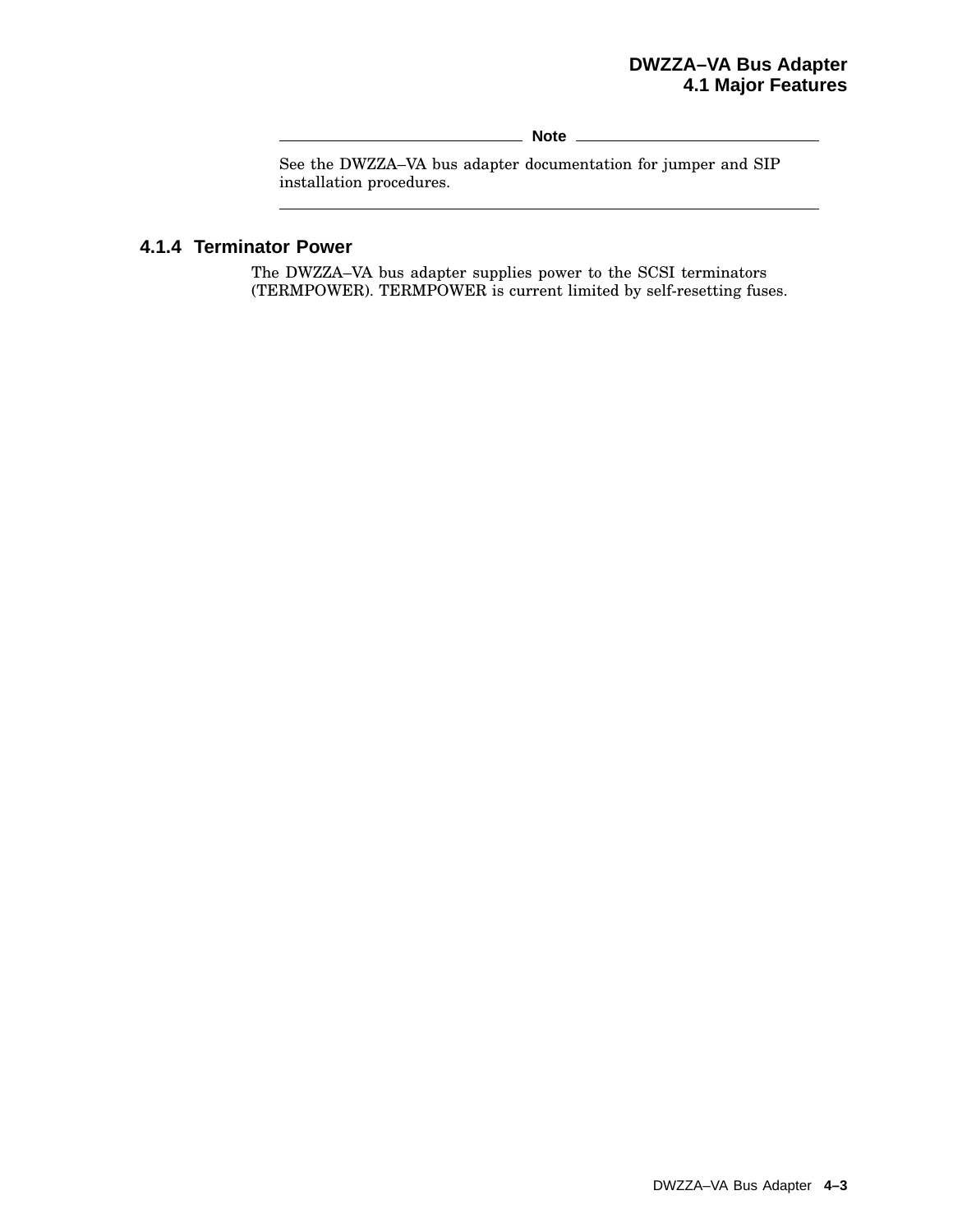# **DWZZA–VA Bus Adapter 4.2 Disassembly of the DWZZA–VA Bus Adapter**

# **4.2 Disassembly of the DWZZA–VA Bus Adapter**

Remove the SBB bezel and the cover to install or remove bus terminators in the DWZZA–VA bus adapter as shown in Figure 4–2. Both the bezel and cover are secured with four mounting tabs. Use a small screwdriver to press in the **ends** of the mounting tabs.

### **Figure 4–2 Typical 3½-Inch SBB**



CXO-3645A-PH

**CAUTION**

Removing the DWZZA–VA bus adapter or disconnecting the SCSI cable from the controller with power still active can cause the SCSI bus to malfunction.

Do not perform this procedure until you have removed power from the shelf.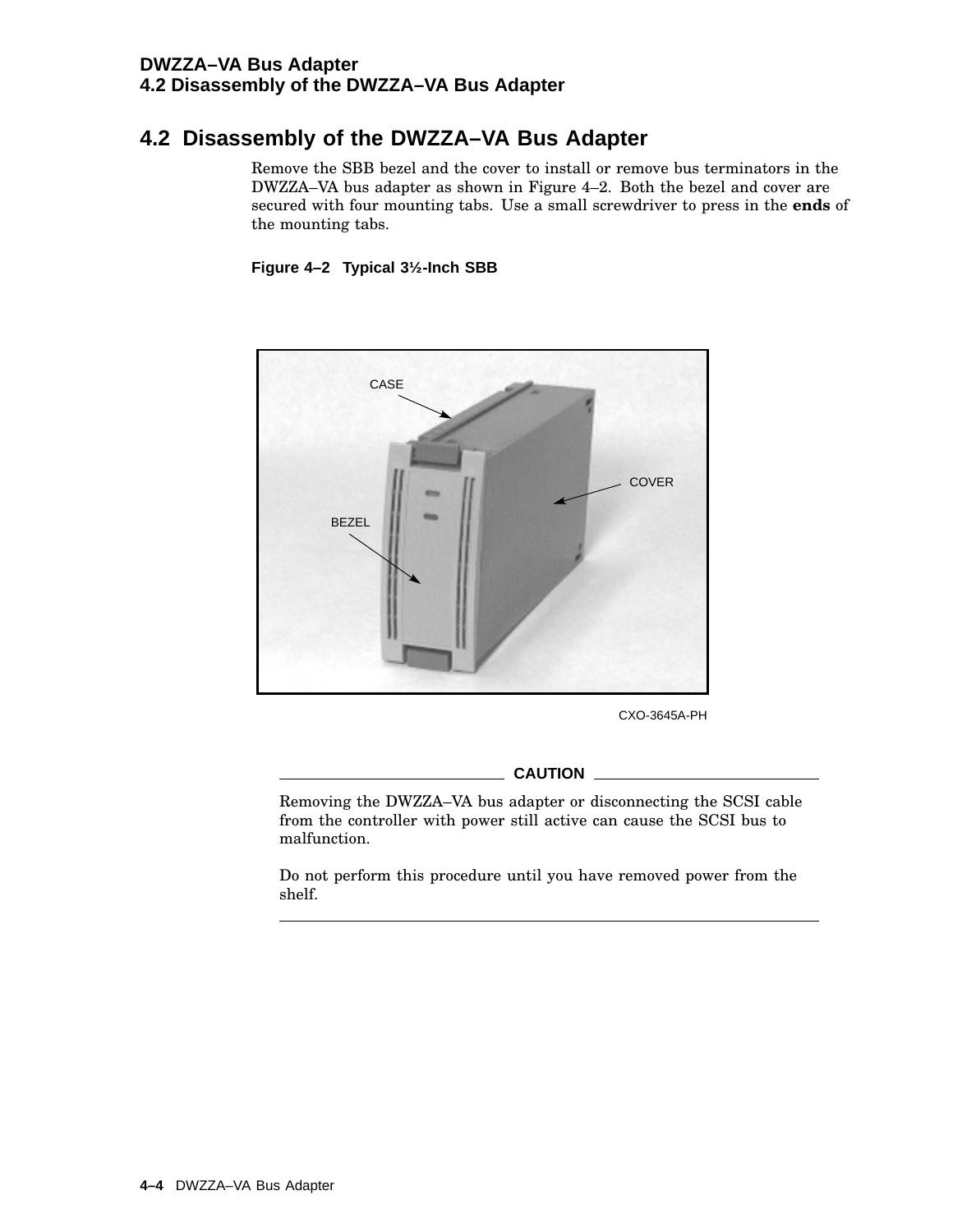To change the DWZZA–VA bus adapter terminators, use the following procedure:

#### **Step Procedure**

- 1. After removing power, disconnect the SCSI cable from the front of the DWZZA–VA bus adapter and remove the adapter from the shelf.
- 2. Remove the bezel by pushing down on the end of the upper mounting tabs in the base and cover while pulling the top of the bezel away from the SBB.

#### \_ CAUTION \_\_\_

Use minimal pressure when pushing down on the mounting tabs to prevent damage.

- 3. Remove the cover by pushing down on the end of the upper mounting tabs while pulling the top of the cover away from the base.
- 4. Configure the SCSI bus terminators by installing or removing the J2 jumper or the five SIP resistors.
- 5. Replace the cover by inserting the bottom mounting tabs into the SBB base mounting holes. Align the top mounting tabs with the base and snap the cover into place.
- 6. Replace the bezel by inserting the bottom mounting tabs into the bottom mounting holes in the base and cover. Align the top mounting tabs with mounting holes in the base and cover and snap the bezel into place.
- 7. Install the SBB in the shelf, connect the SCSI cable, and apply power to the shelf.
- 8. Verify that the SCSI bus and devices are functioning properly.

# **4.3 Functional Specifications**

The DWZZA–VA bus adapter meets the environmental specifications defined in the *BA350 Storage Shelf Subsystem User's Guide* for a DECstor/me modular storage shelf subsystem. Table 4–2 lists the functional specifications of this device.

| <b>Power requirements</b><br>Input voltage<br>Input current: | $+5$ Vdc, $+/-0.25$ volts.                                                                 |
|--------------------------------------------------------------|--------------------------------------------------------------------------------------------|
| Electronics                                                  | $1.5$ amps.                                                                                |
| Terminators                                                  | $0$ to $3$ amps.<br>TERMPOWER supplied to both buses.                                      |
| Maximum Power                                                | $22.5$ watts.                                                                              |
| Electrical interface                                         | Single-ended SCSI to differential SCSI.<br>8 bits plus parity.<br>Fast SCSI on both buses. |
| <b>Connectors</b>                                            |                                                                                            |
| Single ended                                                 | DECstor/me compatible 96-pin DIN Connector.                                                |
|                                                              | (continued on next page)                                                                   |

**Table 4–2 DWZZA–VA Bus Adapter Functional Specifications**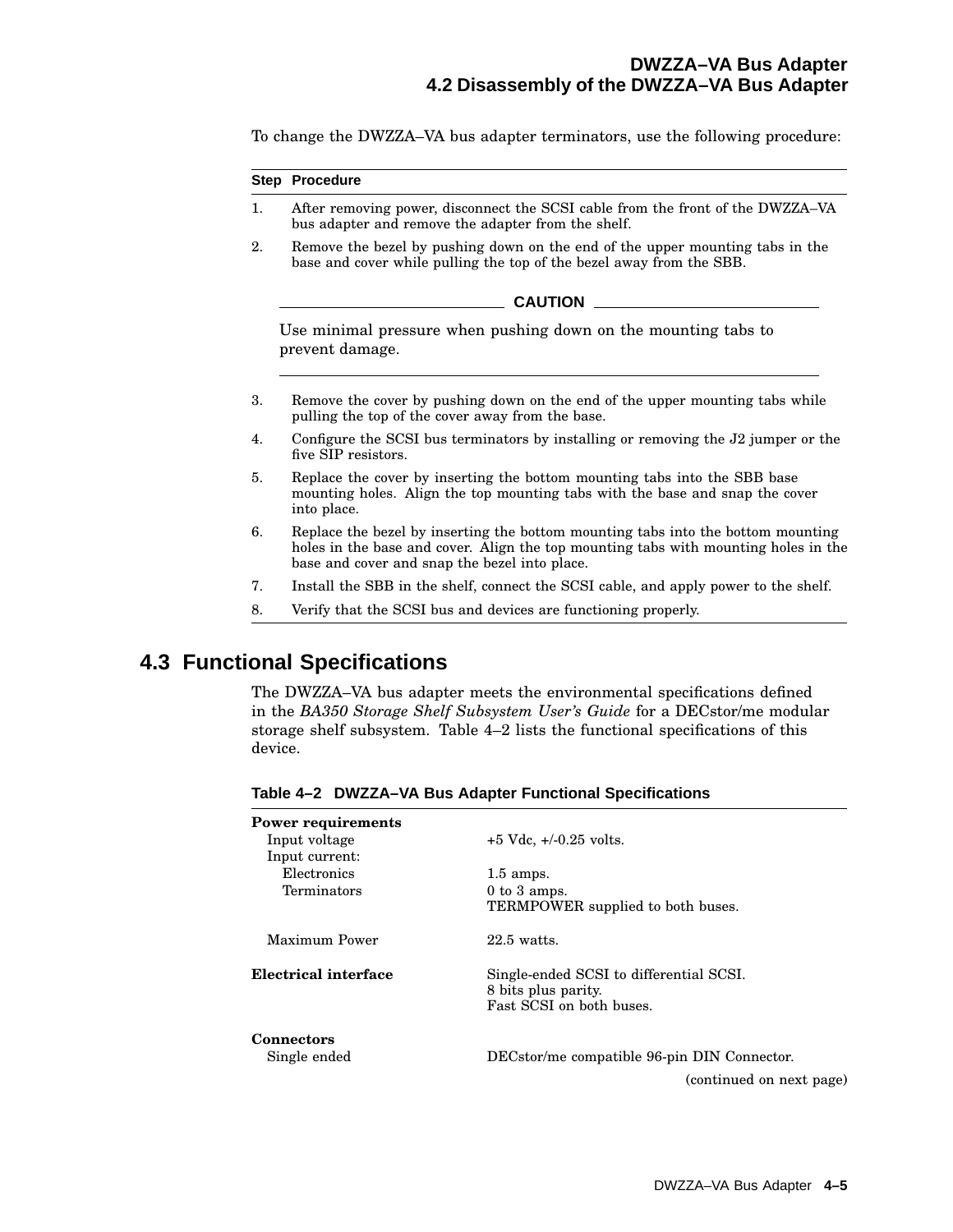| Differential                                    | 68-pin panel mounted SCSI "P" connector.                                                                                       |                                |  |  |
|-------------------------------------------------|--------------------------------------------------------------------------------------------------------------------------------|--------------------------------|--|--|
| <b>Termination</b>                              |                                                                                                                                |                                |  |  |
| End-bus use                                     | Install or enable terminators.                                                                                                 |                                |  |  |
| Mid-bus use                                     |                                                                                                                                | Remove or disable terminators. |  |  |
| Single ended                                    | User selected 8-bit active termination $(J2 \text{ installed} =$<br>enabled).                                                  |                                |  |  |
| Differential                                    | 16-bit wide user removable resistors.                                                                                          |                                |  |  |
| <b>SCSI</b> device address                      | No SCSI device addresses are used.                                                                                             |                                |  |  |
| Overload protection                             | DTERMPOWER: 1.5 amp self-resetting thermal fuse.<br>STERMPOWER: 1.5 amp self-resetting thermal fuse.                           |                                |  |  |
| Diode protection                                | DTERMPOWER isolated from Vcc by Schottky diodes.<br>STERMPOWER isolated from Vcc by Schottky diodes.                           |                                |  |  |
| Shielding                                       | SBB and differential connector shielded for ESD, EMI,<br>and safety requirements.                                              |                                |  |  |
| Replacement                                     | The DWZZA-VA bus adapter can be replaced using the<br>hot swap method.                                                         |                                |  |  |
|                                                 | The DWZZA-VA bus adapter can be turned on or<br>off without inducing noise on either bus or causing<br>electrical malfunction. |                                |  |  |
| <b>RESET</b>                                    | Power-up reset and SCSI bus reset automatically clear<br>the initiator/target detection circuits and BSY noise<br>filter.      |                                |  |  |
| DECstor/me status signals                       | The DECstor/me single-ended TTL logic signals are<br>available on the following connector pins:                                |                                |  |  |
|                                                 | <b>Single Ended</b>                                                                                                            | <b>Differential</b>            |  |  |
|                                                 | <b>Connector Pin</b>                                                                                                           | <b>Connector Pin</b>           |  |  |
|                                                 | 20<br>SWAP_L                                                                                                                   | 40                             |  |  |
|                                                 | SHELF_OK H<br>22                                                                                                               | 50                             |  |  |
|                                                 | FAULT_CLK H<br>30                                                                                                              | 55                             |  |  |
|                                                 | FAULT_DATA_H<br>34                                                                                                             | 40                             |  |  |
| <b>SCSI</b> cable or bus length<br>Single-ended |                                                                                                                                |                                |  |  |
| Asynchronous                                    | $6 \text{ m}$ (19.7 ft)                                                                                                        |                                |  |  |
| Synchronous                                     | $3 \text{ m} (9.8 \text{ ft})$                                                                                                 |                                |  |  |
| Differential                                    | $25 \text{ m} (82 \text{ ft})$                                                                                                 |                                |  |  |
| Cable fault signals                             | DEVIOUSNESS SCSI bus                                                                                                           |                                |  |  |
| <b>Special features</b>                         | BSY GLITCH TRAP†<br>Eliminates cable length constraint due to wired OR<br>noise on BSY line.                                   |                                |  |  |
| †Patent Pending                                 |                                                                                                                                |                                |  |  |

### **Table 4–2 (Cont.) DWZZA–VA Bus Adapter Functional Specifications**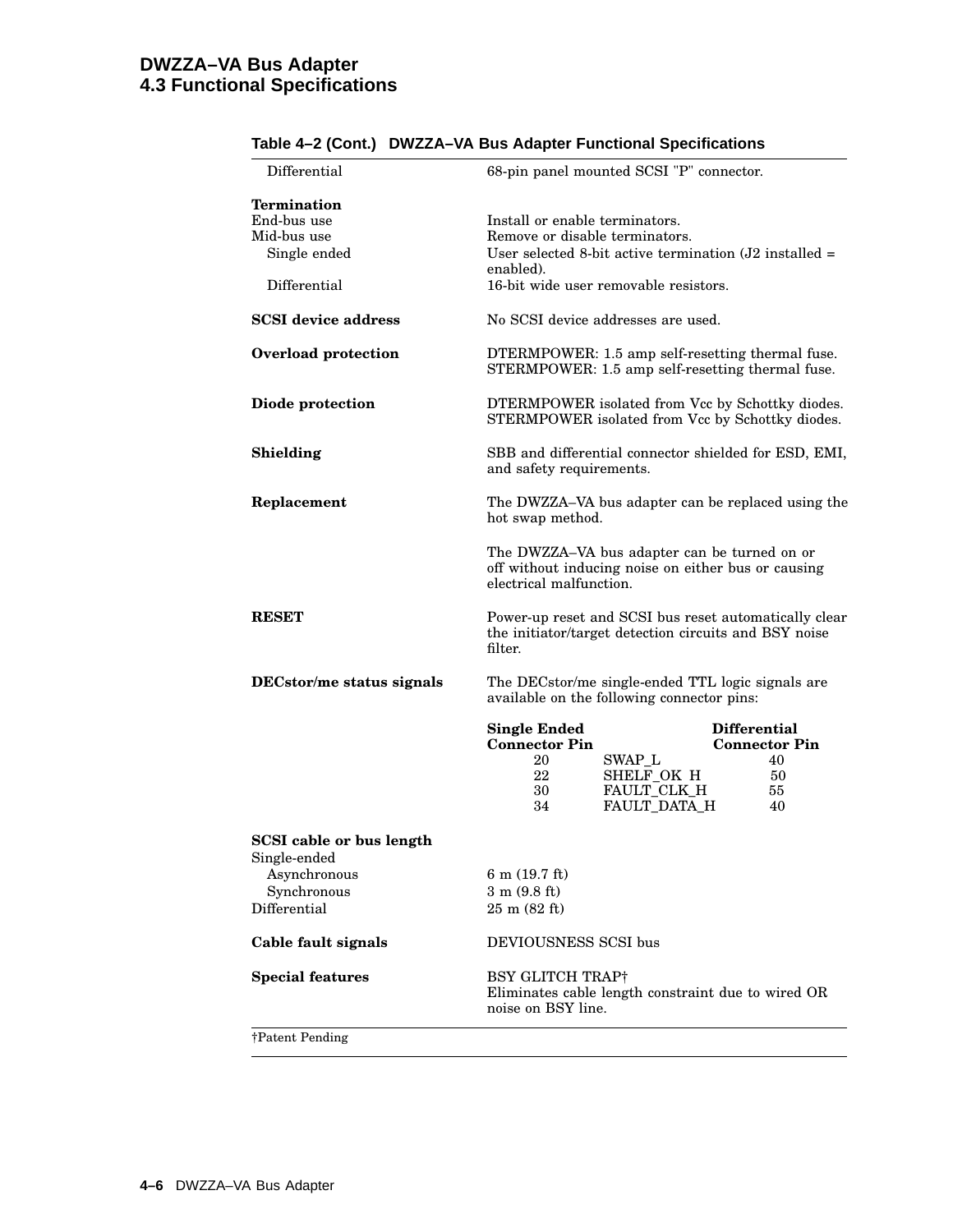# **Index**

5x1 SCSI bus components description, 3–4 configuration description, 3–4 5x2 SCSI bus components description, 3–6 configuration description, 3–6 5x3 SCSI bus components description, 3–8 configuration description, 3–8 5x4 SCSI bus components description, 3–10 configuration description, 3–10 5x5 SCSI bus components description, 3–12 configuration description, 3–12 5x6 SCSI bus components description, 3–14 configuration description, 3–14

# **A**

Adapters DWZZA–VA, 1–4 Address switch settings SBBs, 2–2

# **B**

BA350–EA shelf components, 1–2 configuration rules, 2–4 controller section, 1–2 description, 1–1 dimensions, 1–1 storage section, 1–2 with HSZ10–AX controller, 3–2 Blowers replacing, 1–7, 1–8

# **C**

Configuration rules BA350–EA shelf, 2–4 power supply, 2–1 SBBs, 2–1

# **D**

DECstor/me products, 1–3 Device addressing rules SBBs, 2–2 Device ID DWZZA–VA bus adapter, 4–2 Differences from other DECstor/me shelves, 1–2 Documents related, vi DWZZA–VA bus adapter, 4–1 description, 4–1 device ID, 4–2 disassembly, 4–4, 4–5 functional specifications, 4–5 major features, 4–1 power supply, 4–3 SCSI cables, 4–2

# **F**

Functional specifications DWZZA–VA bus adapter, 4–5

# **H**

HSx-series controllers installation, 1–3 location, 1–3 HSZ10–AX controller with BA350–EA shelf, 3–2 with SCSI bus, 3–2